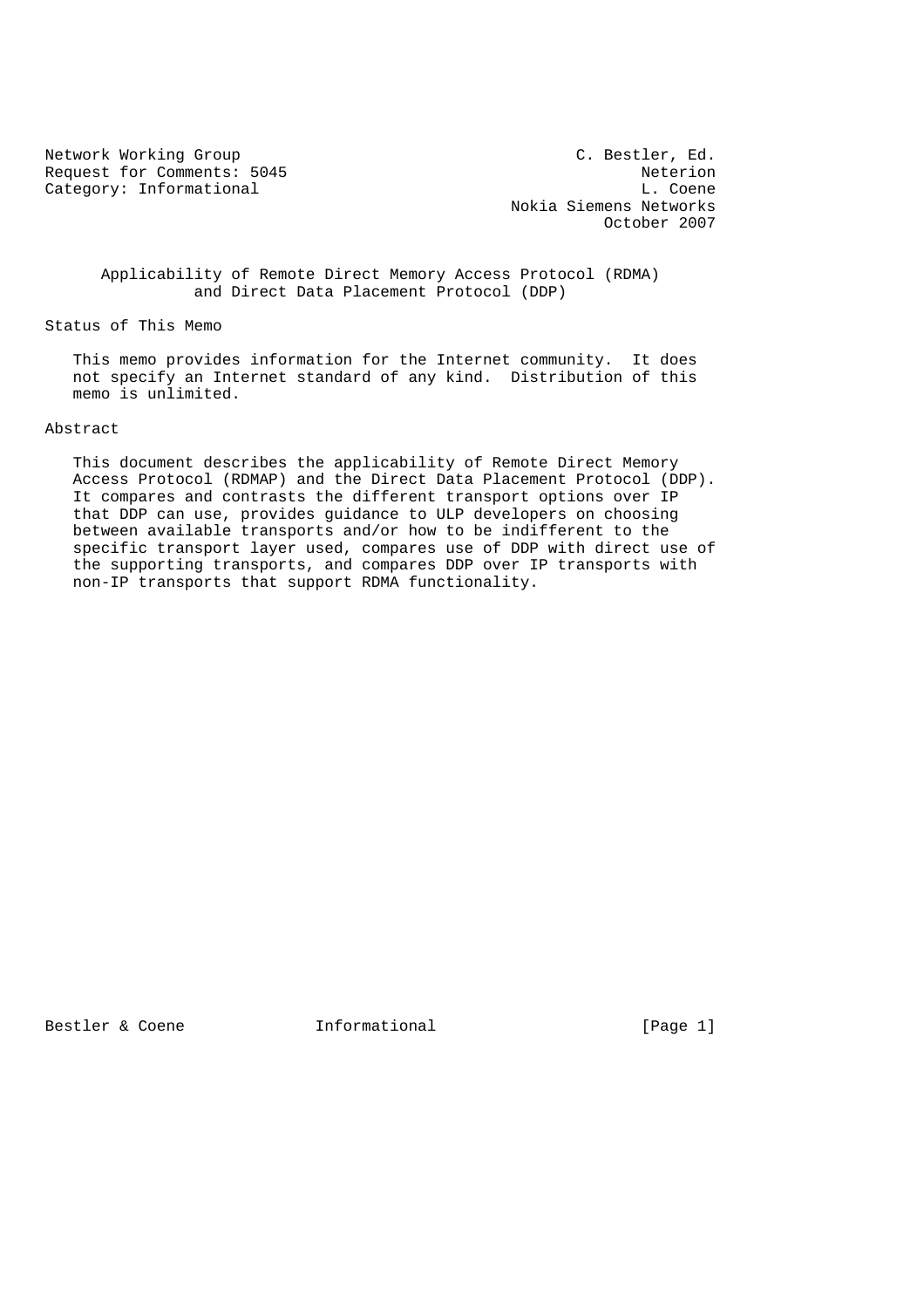Table of Contents

|                                                             |  |  | 3               |
|-------------------------------------------------------------|--|--|-----------------|
| 2.<br>Definitions                                           |  |  | $\overline{4}$  |
| $\overline{3}$ .                                            |  |  | 5               |
| Direct Placement Using Only the LLP $\ldots$<br>3.1.        |  |  | 5               |
| Fewer Required ULP Interactions<br>3.2.                     |  |  | 6               |
| 4.                                                          |  |  | 6               |
| Order-Independent Reception<br>4.1.                         |  |  | 7               |
| Reduced ULP Notifications<br>4.2.                           |  |  | $7\phantom{.0}$ |
| Simplified ULP Exchanges<br>4.3.                            |  |  | 8               |
| Order-Independent Sending<br>4.4.                           |  |  | 9               |
| Untagged Messages and Tagged Buffers as ULP Credits<br>4.5. |  |  | 10              |
| 5 <sub>1</sub>                                              |  |  |                 |
| რ.                                                          |  |  |                 |
| Multistreaming Implications 13<br>6.1.                      |  |  |                 |
| Out-of-Order Reception Implications 13<br>6.2.              |  |  |                 |
| Header and Marker Overhead 13<br>6.3.                       |  |  |                 |
| Middlebox Support 14<br>6.4.                                |  |  |                 |
| 6.5. Processing Overhead 14                                 |  |  |                 |
| 6.6. Data Integrity Implications 14                         |  |  |                 |
| 6.6.1. MPA/TCP Specifics 15                                 |  |  |                 |
|                                                             |  |  |                 |
| Non-IP Transports 15<br>6.7.                                |  |  |                 |
| 6.7.1. No RDMA-Layer Ack 16                                 |  |  |                 |
| 6.8. Other IP Transports 16                                 |  |  |                 |
| 6.9. LLP-Independent Session Establishment 17               |  |  |                 |
| 6.9.1. RDMA-Only Session Establishment 17                   |  |  |                 |
| RDMA-Conditional Session Establishment 18<br>6.9.2.         |  |  |                 |
| Local Interface Implications 18<br>7 <sup>1</sup>           |  |  |                 |
| Security Considerations 19<br>8.                            |  |  |                 |
| 8.1. Connection/Association Setup 19                        |  |  |                 |
| Tagged Buffer Exposure 19<br>8.2.                           |  |  |                 |
| Impact of Encrypted Transports 19<br>8.3.                   |  |  |                 |
| 9                                                           |  |  |                 |
| Normative References 19<br>9.1.                             |  |  |                 |
| 9.2.<br>Informative References 19                           |  |  |                 |

Bestler & Coene **Informational Example 2** (Page 2)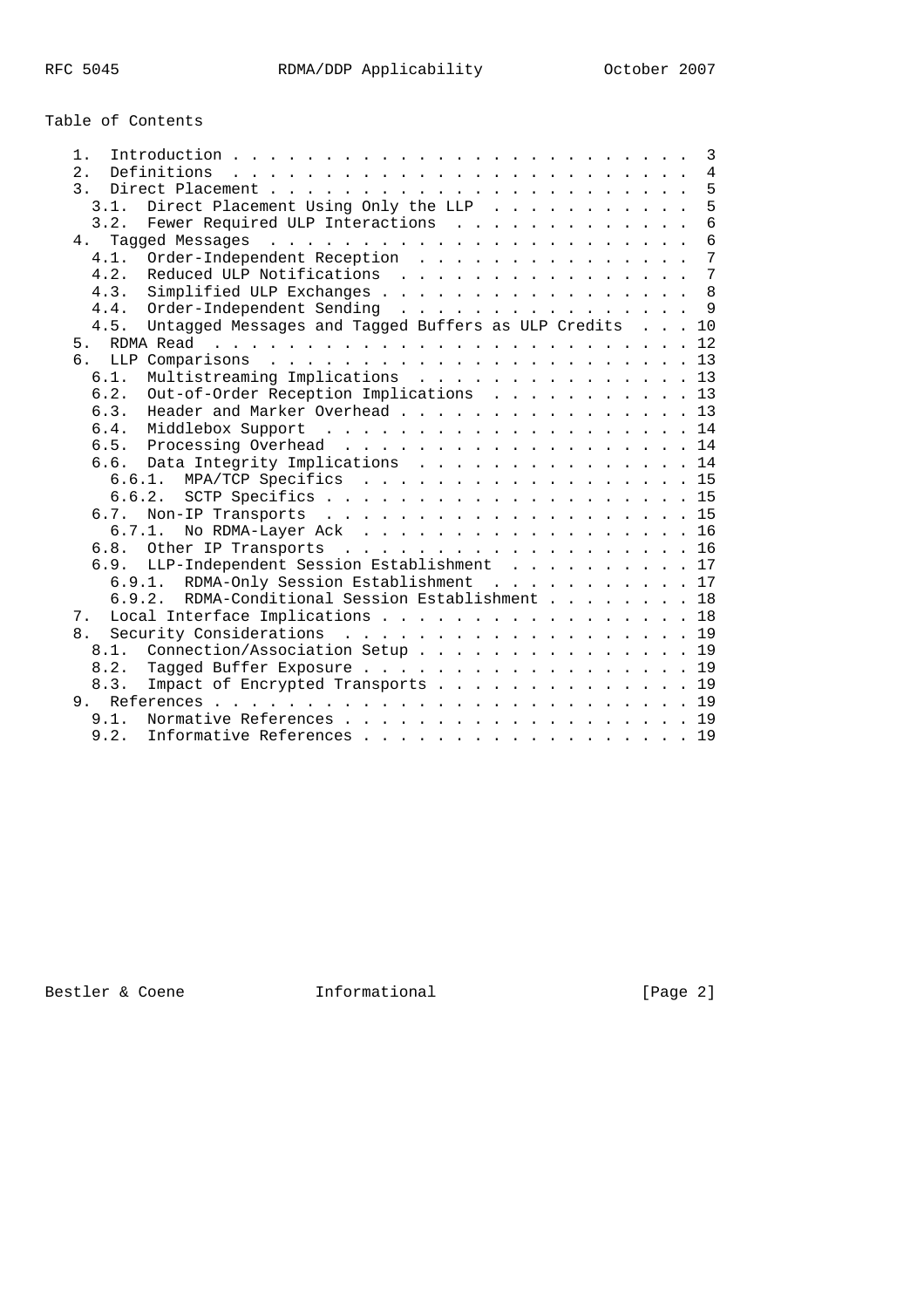#### 1. Introduction

 Remote Direct Memory Access Protocol (RDMAP) [RFC5040] and Direct Data Placement (DDP) [RFC5041] work together to provide application independent efficient placement of application payload directly into buffers specified by the Upper Layer Protocol (ULP).

 The DDP protocol is responsible for direct placement of received payload into ULP-specified buffers. The RDMAP protocol provides completion notifications to the ULP and support for Data-Sink initiated fetch of Advertised Buffers (RDMA Reads).

 DDP and RDMAP are both application-independent protocols that allow the ULP to perform remote direct data placement. DDP can use multiple standard IP transports including SCTP and TCP.

 By clarifying the situations where the functionality of these protocols is applicable, this document can guide implementers and application and protocol designers in selecting which protocols to use.

 The applicability of RDMAP/DDP is driven by their unique capabilities:

- o This document will discuss when common data placement procedures are of more benefit to applications than application-specific solutions built on top of direct use of the underlying transport.
- o DDP supports both Untagged and Tagged Buffers. Tagged Buffers allow the Data Sink ULP to be indifferent to what order (or in what messages) the Data Source sent the data, or in what order packets are received. Typically, tagged data can be used for payload transfer, while untagged is best used for control messages. However each upper-layer protocol can determine the optimal use of Tagged and Untagged Messages for itself. This document will discuss when Data Source flexibility is of benefit to applications.
- o RDMAP consolidates ULP notifications, thereby minimizing the number of required ULP interactions.
- o RDMAP defines RDMA Reads, which allow remote access to Advertised Buffers. This document will review the advantages of using RDMA Reads as contrasted to alternate solutions.

 A more comprehensive introduction to the RDMAP and DDP protocols and discussion of their security considerations can be found in [RFC5042].

Bestler & Coene **Informational** [Page 3]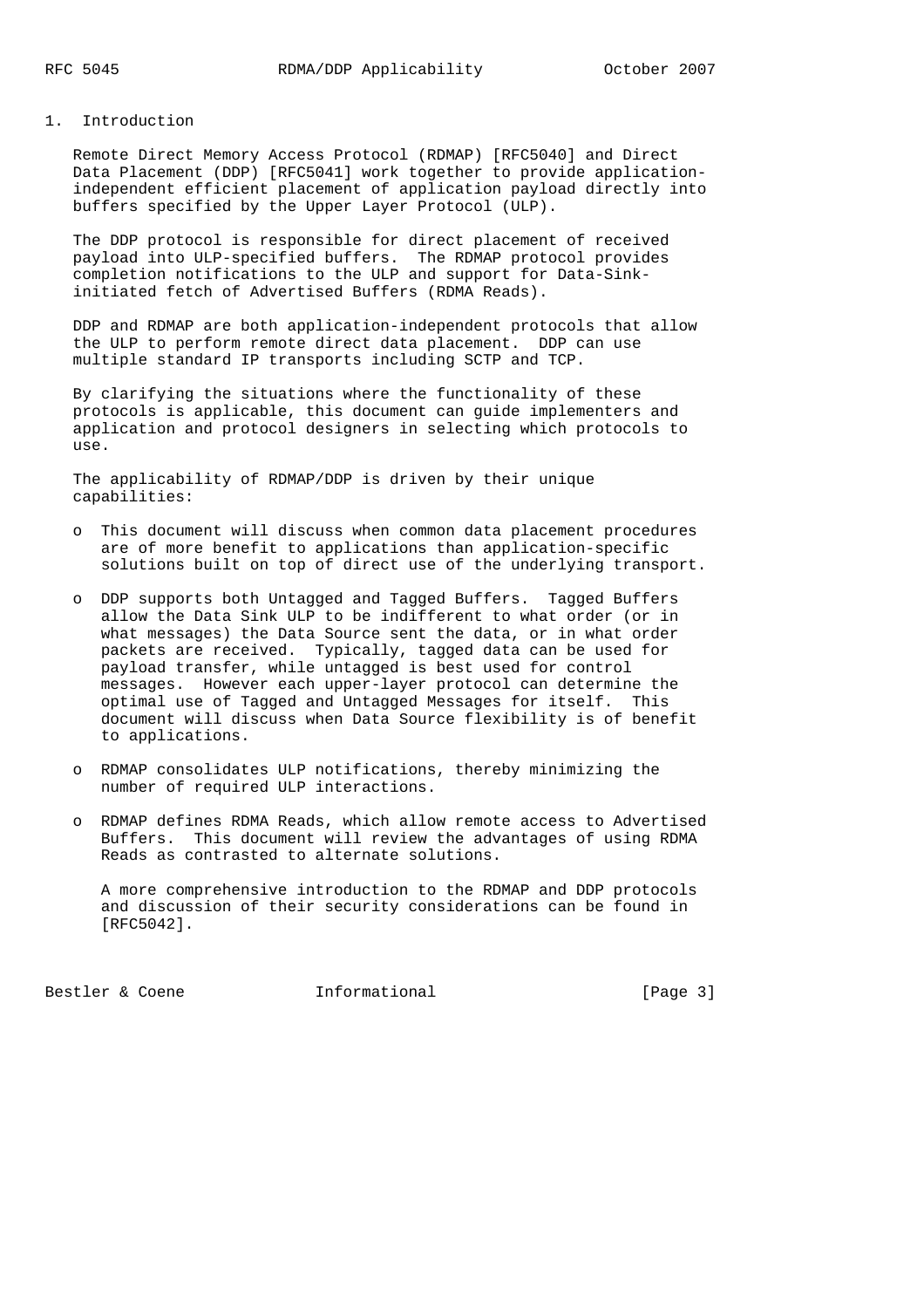Some non-IP transports, such as InfiniBand, directly integrate RDMA features. This document will review the applicability of providing RDMA services over ubiquitous IP transports instead of over customized transport protocols. Due to the fact that DDP is defined cleanly as a layer over existing IP transports, DDP has simpler ordering rules than some prior RDMA protocols. This may have some implications for application designers.

 The full capabilities of DDP and RDMAP can only be fully realized by applications that are designed to exploit them. The coexistence of RDMAP/DDP-aware local interfaces with traditional socket interfaces will also be explored.

 Finally, DDP support is defined for at least two IP transports: SCTP [RFC5043] and TCP [RFC5044]. The rationale for supporting both transports is reviewed, as well as when each would be the appropriate selection.

2. Definitions

- Advertisement the act of informing a Remote Peer that a local RDMA Buffer is available to it. A Node makes available an RDMA Buffer for incoming RDMA Read or RDMA Write access by informing its RDMA/ DDP peer of the Tagged Buffer identifiers (STag, base address, and buffer length). This Advertisement of Tagged Buffer information is not defined by RDMA/DDP and is left to the ULP. A typical method would be for the Local Peer to embed the Tagged Buffer's Steering Tag, base address, and length in a Send Message destined for the Remote Peer.
- Data Sink The peer receiving a data payload. Note that the Data Sink can be required to both send and receive RDMA/DDP Messages to transfer a data payload.
- Data Source The peer sending a data payload. Note that the Data Source can be required to both send and receive RDMA/DDP Messages to transfer a data payload.
- Lower Layer Protocol (LLP) The transport protocol that provides services to DDP. This is an IP transport with any required adaptation layer. Adaptation layers are defined for SCTP and TCP.
- Steering Tag (STag) An identifier of a Tagged Buffer on a Node, valid as defined within a protocol specification.

Bestler & Coene **Informational** [Page 4]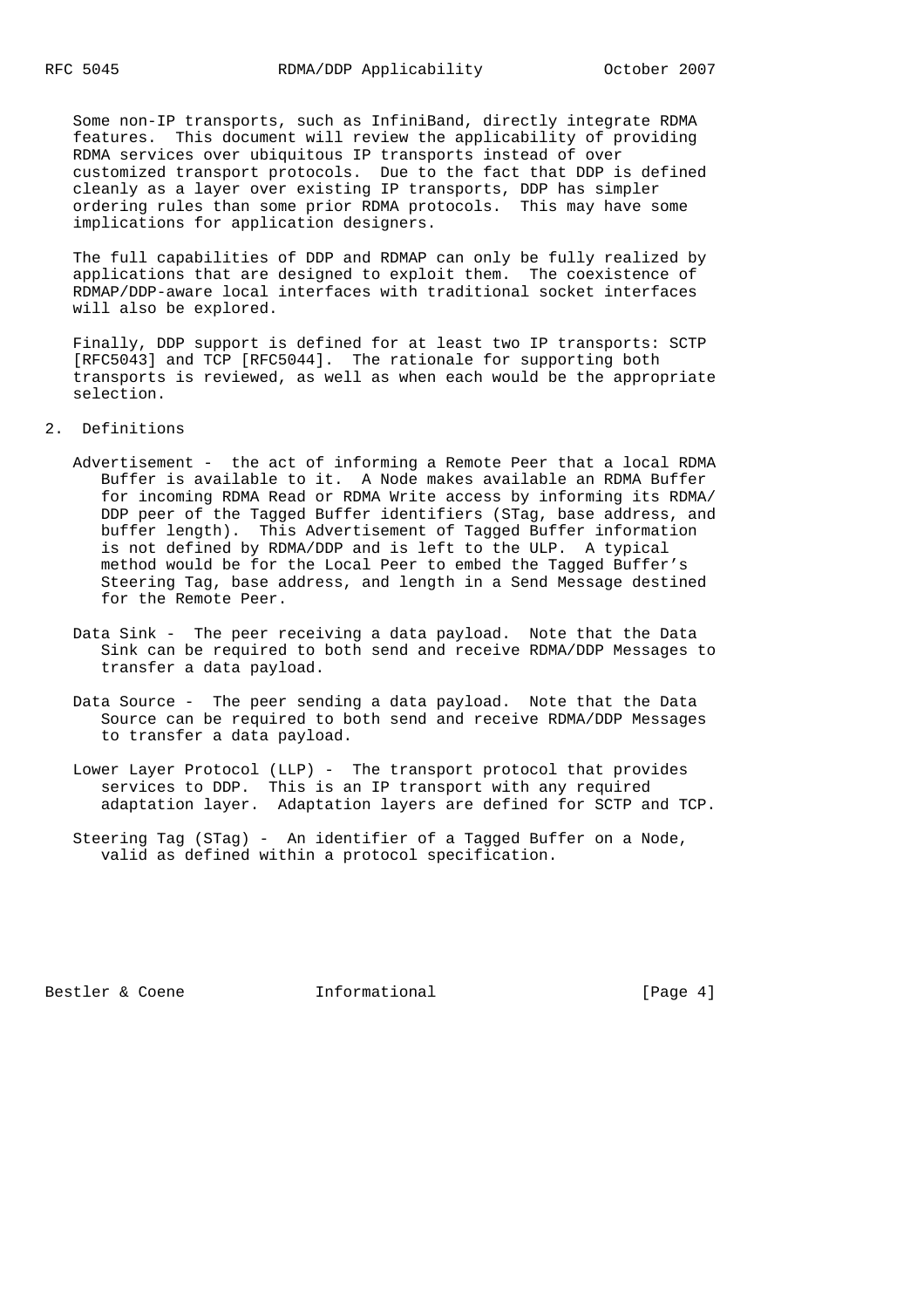- Tagged Message A DDP message that is directed to a ULP-specified buffer based upon imbedded addressing information. In the immediate sense, the destination buffer is specified by the message sender. The message receiver is given no independent indication that a Tagged Message has been received.
- Untagged Message A DDP message that is directed to a ULP-specified buffer based upon a Message Sequence Number being matched with a receiver-supplied buffer. The destination buffer is specified by the message receiver. The message receiver is notified by some mechanism that an Untagged Message has been received.
- Upper Layer Protocol (ULP) The direct user of RDMAP/DDP services. In addition to protocols such as iSER [RFC5046] and NFSv4 over RDMA [NFSDIRECT], the ULP may be embedded in an application or a middleware layer, as is often the case for the Sockets Direct Protocol (SDP) and Remote Procedure Call (RPC) protocols.

3. Direct Placement

 Direct Data Placement optimizes the placement of ULP Payload into the correct destination buffers, typically eliminating intermediate copying. Placement is enabled without regard to order of arrival, order of transmission, or requirement of per-placement interaction with the ULP.

 RDMAP minimizes the required ULP interactions. This capability is most valuable for applications that require multiple transport layer packets for each required ULP interaction.

3.1. Direct Placement Using Only the LLP

 Direct data placement can be achieved without RDMA. Pre-posting of receive buffers could allow a non-RDMA network stack to place data directly to user buffers.

 The degree to which DDP optimizes depends on which transport it is being compared with, and on the nature of the local interface. Without RDMAP/DDP, pre-posting buffers require the receiving side to accurately predict the required buffers and their sizes. This is not feasible for all ULPs. By contrast, DDP only requires the ULP to predict the sequence and size of incoming Untagged Messages.

 An application that could predict incoming messages and required nothing more than direct placement into buffers might be able to do so with a properly designed local interface to native SCTP or TCP (without RDMA). This is easier using native SCTP because the

Bestler & Coene **Informational** [Page 5]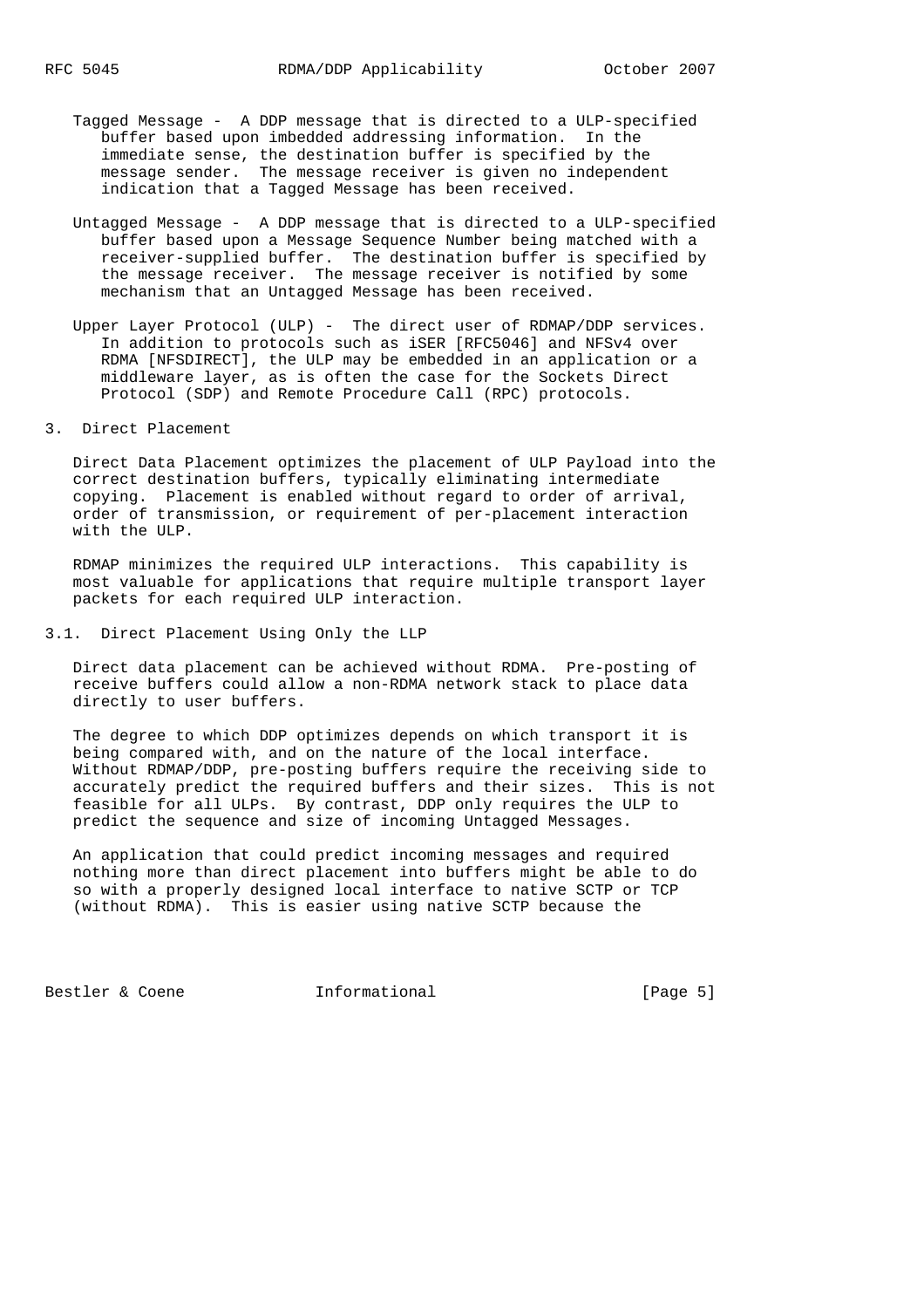application would only have to predict the sequence of messages and the maximum size of each message, not the exact size.

 The main benefit of DDP for such an application would be that pre posting of receive buffers is a mandated local interface capability, and that predictions can always be made on a per-message basis (not per byte).

 The Lower Layer Protocol, LLP, can also be used directly if ULP specific knowledge is built into the protocol stack to allow "parse and place" handling of received packets. Such a solution either requires interaction with the ULP or the protocol stack's knowledge of ULP-specific syntax rules.

 DDP achieves the benefits of directly placing incoming payload without requiring tight coupling between the ULP and the protocol stack. However, "parse and place" capabilities can certainly provide equivalent services to a limited number of ULPs.

## 3.2. Fewer Required ULP Interactions

 While reducing the number of required ULP interactions is in itself desirable, it is critical for high-speed connections. The burst packet rate for a high-speed interface could easily exceed the host system's ability to switch ULP contexts.

 Content access applications are important examples of applications that require high bandwidth and can transfer a significant amount of content between required ULP interactions. These applications include file access protocols (NAS), storage access (SAN), database access, and other application-specific forms of content access such as HTTP, XML, and email.

#### 4. Tagged Messages

 This section covers the major benefits from the use of Tagged Messages.

 A more critical advantage of DDP is the ability of the Data Source to use Tagged Buffers. Tagging messages allows the Data Source to choose the ordering and packetization of its payload deliveries. With direct data placement based solely upon pre-posted receives, the packetization and delivery of payload must be agreed by the ULP peers in advance.

 The Upper Layer Protocol can allocate content between Untagged and/or Tagged Messages to maximize the potential optimizations. Placing content within an Untagged Message can deliver the content in the

Bestler & Coene **Informational** [Page 6]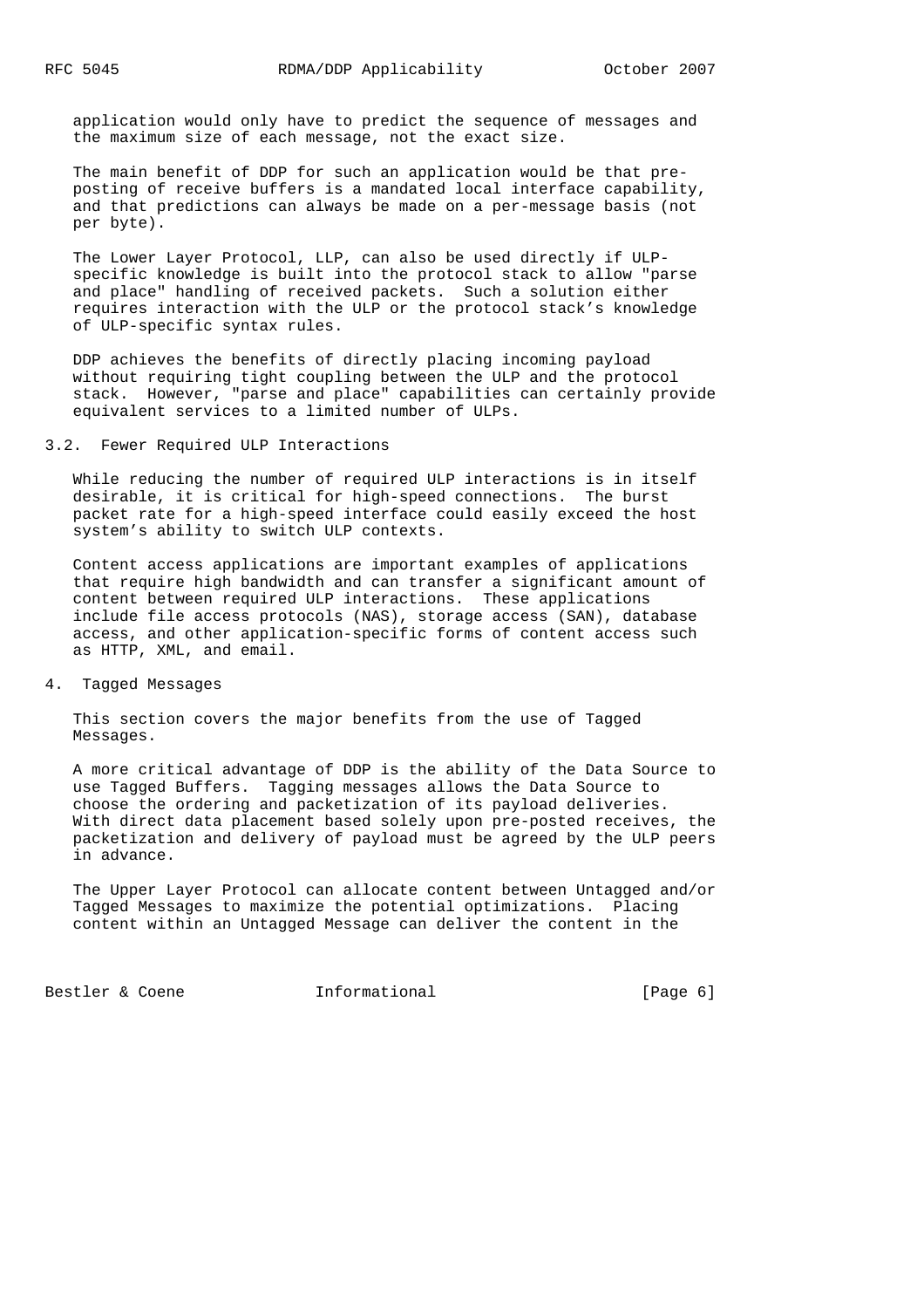same packet that signals completion to the receiver. This can improve latency. It can even eliminate round trips. But it requires making larger anonymous buffers to be available.

 Some examples of data that typically belongs in the Untagged Message would include:

 short fixed-size control data that is inherently part of the control message. This is especially true when the data is a required part of the control message.

 relatively short payload that is almost always needed, especially when its inclusion would eliminate a round-trip to fetch the data. Examples would include the initial data on a write request and Advertisements of Tagged Buffers.

 Tagged Messages standardize direct placement of data without per packet interaction with the upper layers. Even if there is an upper layer protocol encoding of what is being transferred, as is common with middleware solutions, this information is not understood at the application-independent layers. The directions on where to place the incoming data cannot be accessed without switching to the ULP first. DDP provides a standardized 'packing list', which can be interpreted without requiring ULP interaction. Indeed, it is designed to be implementable in hardware.

## 4.1. Order-Independent Reception

 Tagged Messages are directed to a buffer based on an included Steering Tag. Additionally, no notice is provided to the ULP for each individual Tagged Message's arrival. Together these allow Tagged Messages received out of order to be processed without intermediate buffering or additional notifications to the ULP.

### 4.2. Reduced ULP Notifications

 RDMAP offers both Tagged and Untagged Messages. No receiving-side ULP interactions are required for Tagged Messages. By optimally dividing traffic between Tagged and Untagged Messages, the ULP can limit the number of events that must be dealt with at the ULP layer. This typically reduces the number of context switches required and improves performance.

 RDMAP further reduces required ULP interactions, consolidating completion notifications of Tagged Messages with the completion notification of a trailing Untagged Message. For most ULPs, this radically reduces the number of ULP required interactions even further.

Bestler & Coene **Informational** [Page 7]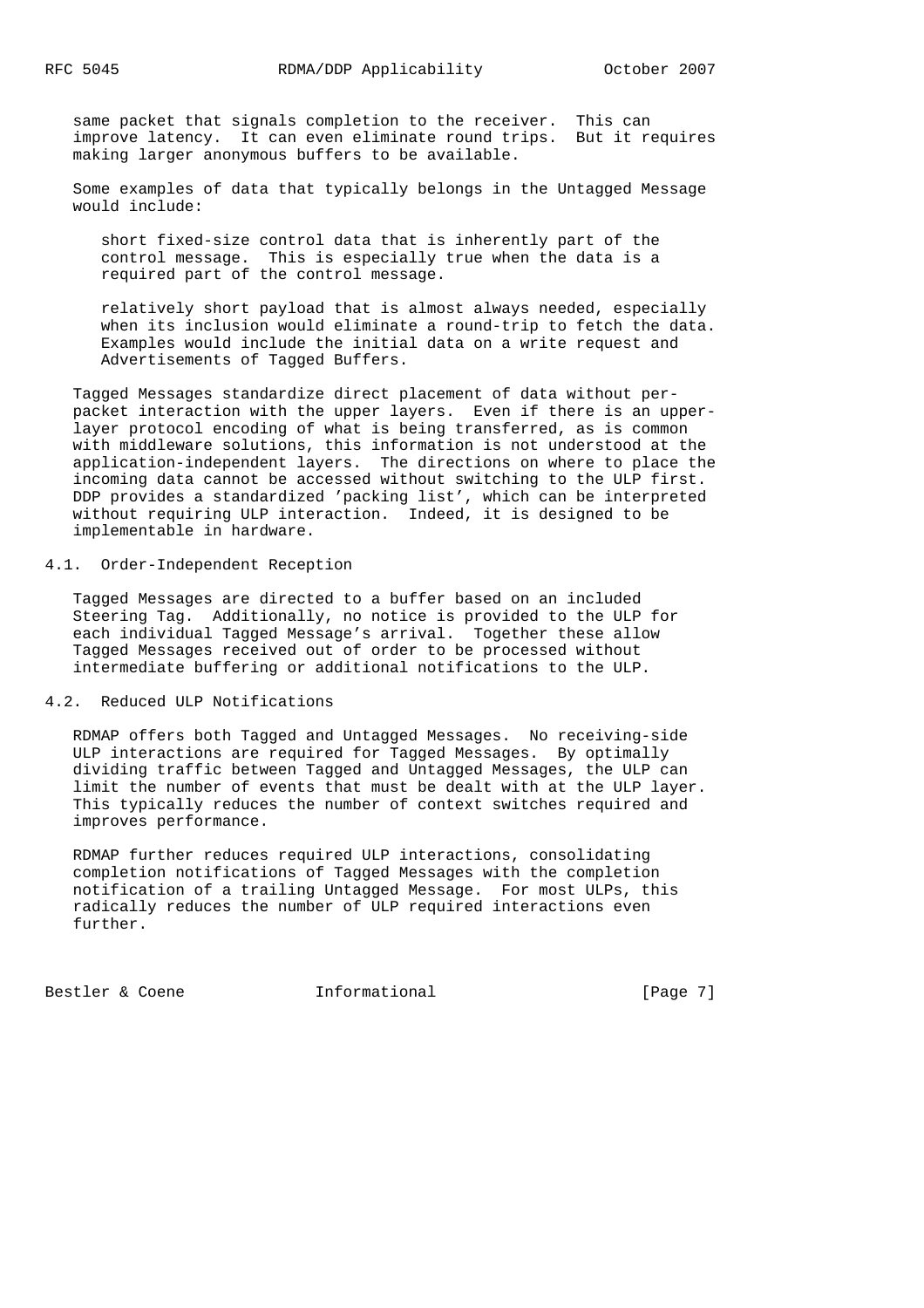While RDMAP consolidation of notices is beneficial to most applications, it may be detrimental to some applications that benefit from streamed delivery to enable ULP processing of received data as promptly as possible. A ULP that uses RDMAP cannot begin processing any portion of an exchange until it receives notification that the entire exchange has been placed. An "exchange" here is a set of zero or more Tagged Messages and a single terminating Untagged Message. An application that would prefer to begin work on the received payload as soon as possible, no matter what order it arrived in, might prefer to work directly with the LLP. RDMAP is optimized for applications that are more concerned when the entire exchange is complete.

 An application that benefits from being able to begin processing of each received packet as quickly as possible may find RDMAP interferes with that goal.

 Such an application might be able to retain most of the benefits of RDMAP by using the DDP layer directly. However, in addition to taking on the responsibilities of the RDMAP layer, the application would likely have more difficulty finding support for a DDP-only API. Many hardware implementations may choose to tightly couple RDMAP and DDP, and might not provide an API directly to DDP services.

 These features minimize the required interactions with the ULP. This can be extremely beneficial for applications that use multiple transport layer packets to accomplish what is a single ULP interaction.

### 4.3. Simplified ULP Exchanges

 The notification rules for Tagged Messages allows ULPs to create multi-message "exchanges" consisting of zero or more Tagged Messages that represent a single step in the ULP interaction. The receiving ULP is notified that the Untagged Message has arrived, and implicitly notified of any associated Tagged Messages.

 If a ULP cannot effectively use Tagged Messages, it would derive little benefit from use of RDMAP/DDP by comparison to direct use of SCTP. But, while Tagged Buffers are the justification for RDMAP/DDP, Untagged Buffers are still necessary. Without Untagged Buffers, the only method to exchange buffer Advertisements would require out-of band communications. Most RDMA-aware ULPs use Untagged Buffers for requests and responses. Buffer Advertisements are typically done within these Untagged Messages.

 More importantly, there would be no reliable method for the upper layer peers to synchronize. The absence of any guarantees about

Bestler & Coene **Informational** [Page 8]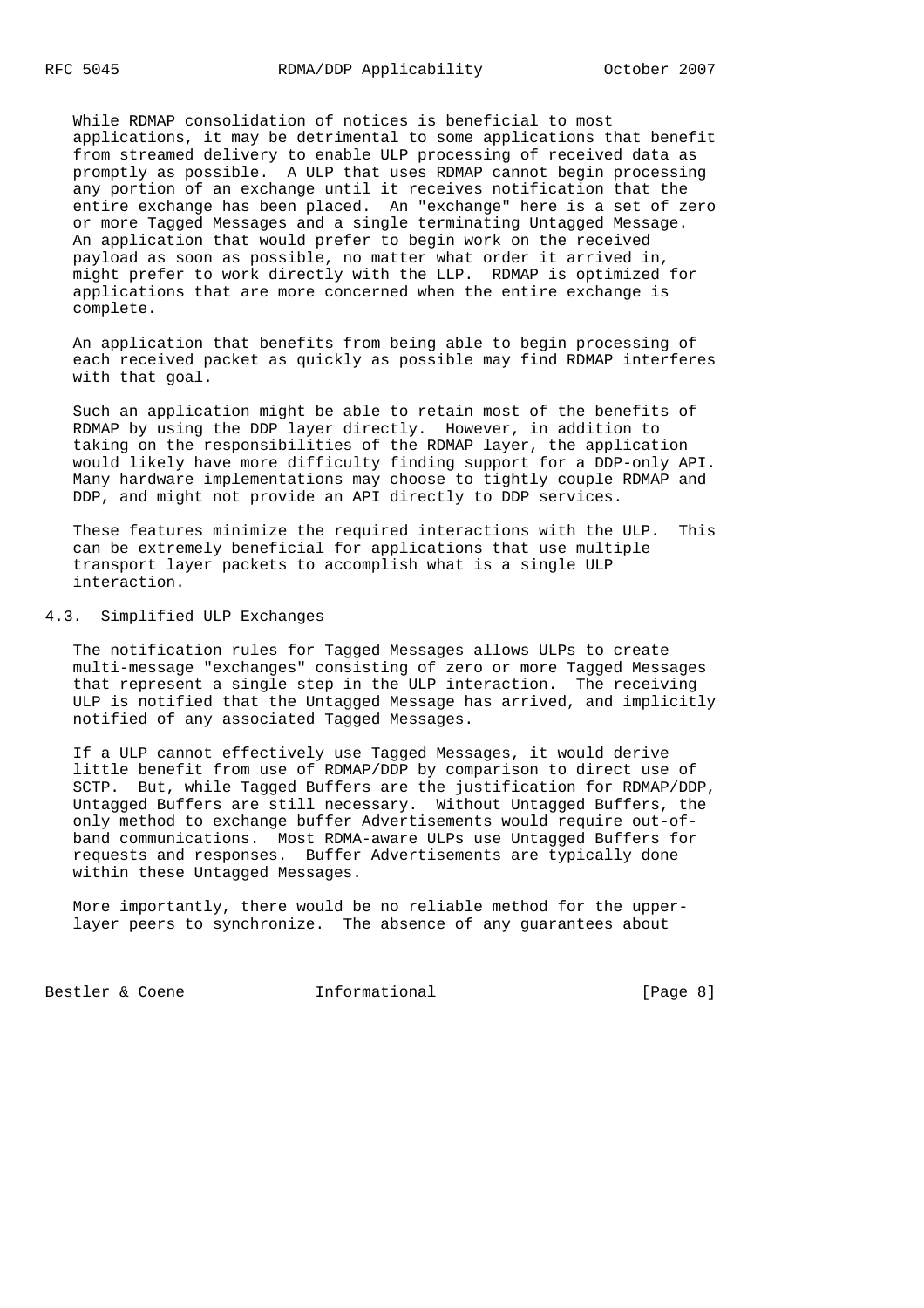ordering within or between Tagged Messages is fundamental to allowing the DDP layer to optimize transfer of tagged payload.

 Therefore, no ULP can be defined entirely in terms of Tagged Messages. Eventually, a notification that confirms delivery must be generated from the RDMAP/DDP layer.

 Limiting use of Untagged Buffers to requests and responses by moving all bulk data using tagged transfers can greatly simplify the amount of prediction that the Data Sink must perform in pre-posting receive buffers. For example, a typical RDMA-enabled interaction would consist of the following:

- 1. Client sends transaction request to server as an Untagged Message.
- 2. This message includes buffer Advertisements for the buffers where the results are to be placed.
- 3. The server sends multiple Tagged Messages to the Advertised buffers.
- 4. The server sends transaction reply as an Untagged Message to the client.
- 5. Client receives single notification, indicating completion of the interaction.

 With this type of exchange, the pacing and required size of Untagged Buffers are highly predictable. The variability of response sizes is absorbed by tagged transfers.

4.4. Order-Independent Sending

 Use of Tagged Messages is especially applicable when the Data Sink does not know the actual size, structure, or location of the content it is requesting (or updating).

 For example, suppose the Data Sink ULP needs to fetch four related pieces of data into four separate buffers. With SCTP, the Data Sink ULP could receive four messages into four separate buffers, only having to predict the maximum size of each. However, it would have to dictate the order in which the Data Source supplied the separate pieces. If the Data Source found it advantageous to fetch them in a different order, it would have to use intermediate buffering to re order the pieces into the expected order even though the application only required that all four be delivered and did not truly have an ordering requirement.

Bestler & Coene **Informational** [Page 9]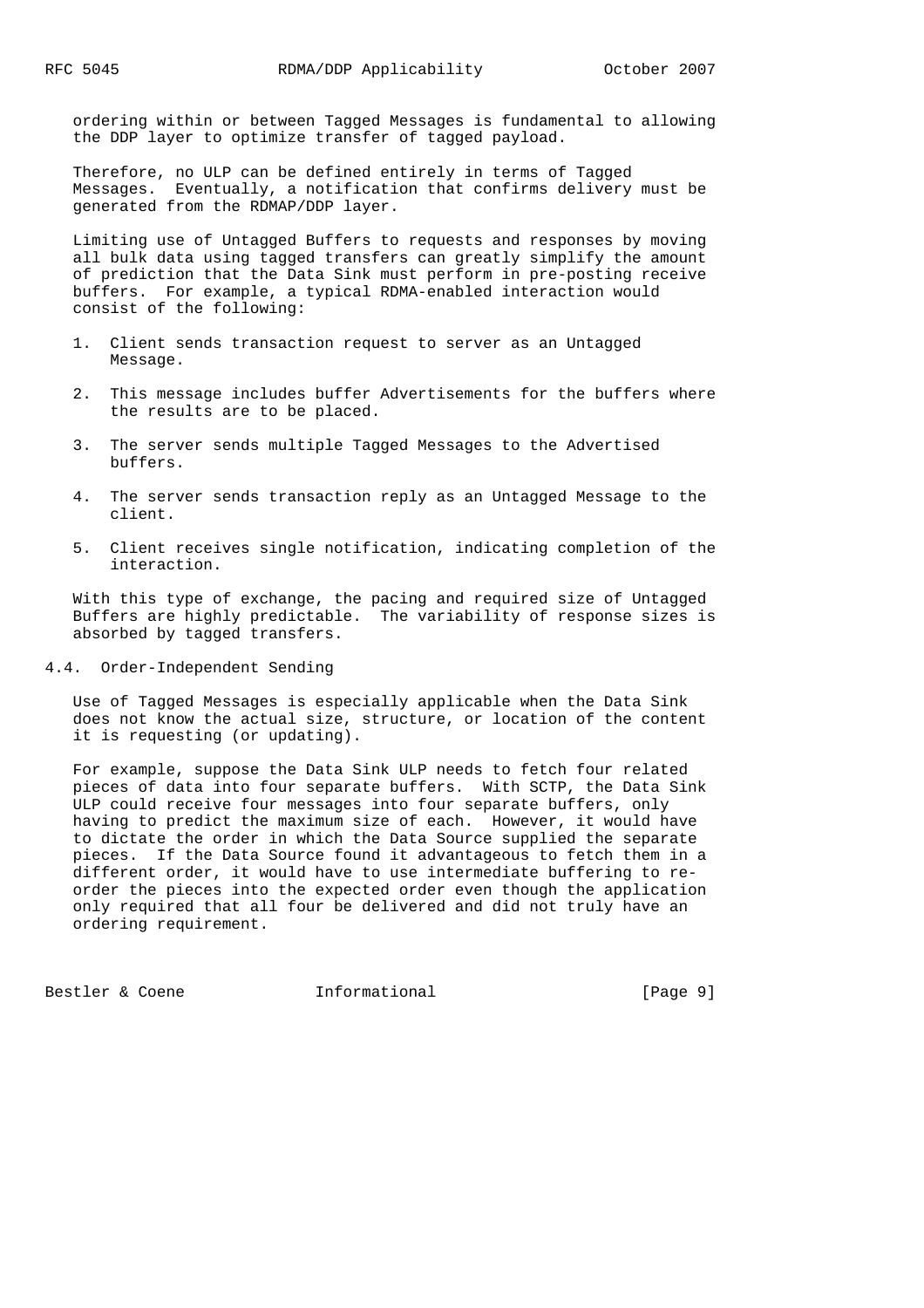Techniques, such as RAID striping and mirroring, represent this same problem, but one step further. What appears to be a single resource to the Data Sink is actually stored in separate locations by the Data Source. Non RDMA protocols would either require the Data Source to fetch the material in the desired order or force the Data Source to use its own holding buffers to assemble an image of the destination buffer.

While sometimes referred to as a "buffer-to-buffer" solution, RDMA more fundamentally enables remote buffer access. The ULP is free to work with larger remote buffers than it has locally. This reduces buffering requirements and the number of times the data must be copied in an end-to-end transfer.

 There are numerous reasons why the Data Sink would not know the true order or location of the requested data. It could be different for each client, different records selected and/or different sort orders, as well as RAID striping, file fragmentation, volume fragmentation, volume mirroring, and server-side dynamic compositing of content (such as server-side includes for HTTP).

 In all of these cases, the Data Source is free to assemble the desired data in the Data Sink's buffer in whatever order the component data becomes available to it. It is not constrained on ordering. It does not have to assemble an image in its own memory before creating it in the Data Sink's buffers.

 Note that while DDP enables use of Tagged Messages for bulk transfer, there are some application scenarios where Untagged Messages would still be used for bulk transfer. For example, a file server may not expose its own memory to its clients. A client wishing to write may Advertise a buffer upon which the server will issue RDMA Reads. However, when performing a small write, it may be preferable to include the data in the Untagged Message rather than incurring an additional round trip with the RDMA Read and its response.

 Generally, the best use of an Untagged Message is to synchronize and to deliver data that is naturally tied to the same message as the synchronization. For initial data transfers, this has the additional benefit of avoiding the need to Advertise specific Tagged Buffers for indefinite time periods. Instead, anonymous buffers can be used for initial data reception. Because anonymous buffers do not need to be tied to specific messages in advance, this can be a major benefit.

4.5. Untagged Messages and Tagged Buffers as ULP Credits

 The handling of end-to-end buffer credits differs considerably with DDP than when the ULP directly uses either TCP or SCTP.

Bestler & Coene **Informational** [Page 10]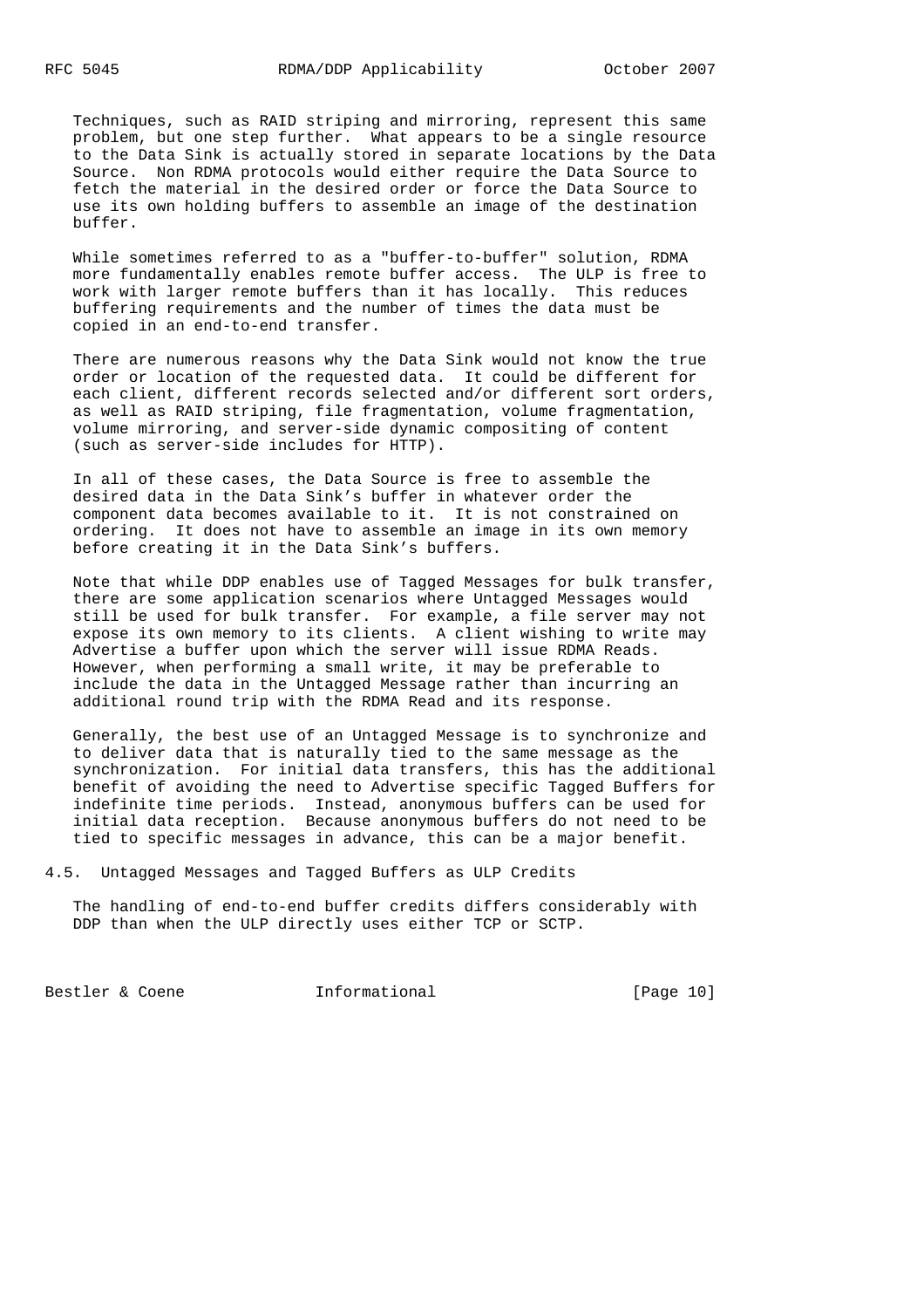With both TCP and SCTP, buffer credits are based upon the receiver granting transmit permission based on the total number of bytes. These credits reflect system buffering resources and/or simple flow control. They do not represent ULP resources.

 DDP defines no standard flow control, but presumes the existence of a ULP mechanism. The presumed mechanism is that the Data Sink ULP has issued credits to the Data Source, allowing the Data Source to send a specific number of Untagged Messages.

 The ULP peers must ensure that the sender is aware of the maximum size that can be sent to any specific target buffer. One method of doing so is to use a standard size for all Untagged Buffers within a given connection. For example, a ULP may specify an initial Untagged Buffer size to be used immediately after session establishment, and then optionally specify mechanisms for negotiating changes.

 Tagged Buffers are ULP resources Advertised directly from ULP to ULP. A DDP put to a known Tagged Buffer is constrained only by transport level flow control, not by available system buffering.

 Either Tagged or Untagged Buffers allows bypassing of system buffer resources. Use of Tagged Buffers additionally allows the Data Source to choose in what order to exercise the credits.

 To the extent allowed by the ULP, Tagged Buffers are also divisible resources. The Data Sink can Advertise a single 100 KB buffer, and then receive notifications from its peer that it had written 50 KB, 20 KB, and 30 KB to that buffer in three successive transactions.

 ULP management of Tagged Buffer resources, independent of transport and DDP layer credits, is an additional benefit of RDMA protocols. Large bulk transfers cannot be blocked by limited general-purpose buffering capacity. Applications can flow control based upon higher level abstractions, such as number of outstanding requests, independent of the amount of data that must be transferred.

 However, use of system buffering, as offered by direct use of the underlying transports, can be preferable under certain circumstances.

 One example would be when the number of target ULP Buffers is sufficiently large, and the rate at which any writes arrive is sufficiently low, that pinning all the target ULP Buffers in memory would be undesirable. The maximum transfer rate, and hence the maximum amount of system buffering required, may be more stable and predictable than the total ULP Buffer exposure.

Bestler & Coene **Informational** [Page 11]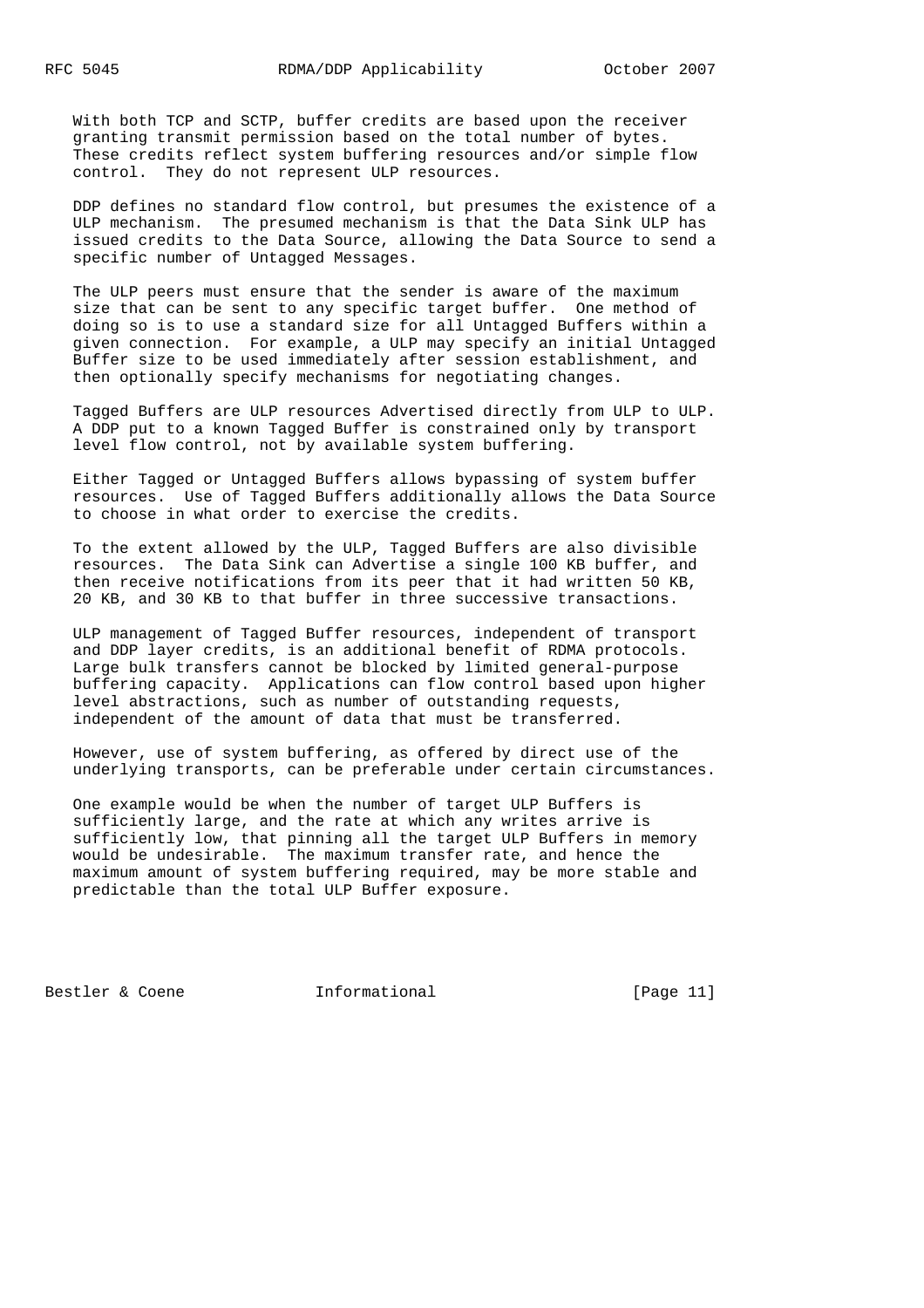Another example would be when the Data Sink wishes to receive a stream of data at a predictable rate, but does not know in advance what the size of each data packet will be. This is common from streaming media that has been encoded with a variable bit rate. With DDP, the Data Sink would either have to use Untagged Buffers large enough for the largest packet, or Advertise a circular buffer. If, for security or other reasons, the Data Sink did not want the size of its buffer to be publicly known, using the underlying SCTP transport directly may be preferable because of its byte-oriented credits.

#### 5. RDMA Read

 RDMA Reads are a further service provided by RDMAP. RDMA Reads allow the Data Sink to fetch exactly the portion of the peer ULP Buffer required on a "just in time" basis. This can be done without requiring per-fetch support from the Data Source ULP.

 Storage servers may wish to limit the maximum write buffer allocated to any single session. The storage server may be a very minimal layer between the client and the disk storage media, or the server may merely wish to limit the total resources that would be required if all clients could push the entire payload they wished written at their own convenience.

 In either case, there is little benefit in transferring data from the Data Source far in advance of when it will be written to the persistent storage media. RDMA Reads allow the Storage Server to fetch the payload on a "just in time" basis. In this fashion, a relatively small number of block-sized buffers can be used to execute a single transaction that specified writing a large file, or a Storage Server with numerous clients can fetch buffers from the individual clients in the order that is most convenient to the server.

 This same capability can be used when the desired portion of the Advertised Buffer is not known in advance. For example, the Advertised Buffer could contain performance statistics. The Data Sink could request the portions of the data it required, without requiring an interaction with the Data Source ULP.

 This is applicable for many applications that publish semi-volatile data that does not require transactional validity checking (i.e., authorized users have read access to the entire set of data). It is less applicable when there are ULP consistency checks that must be performed upon the data. Such applications would be better served by having the client send a request, and having the server use RDMA Writes to publish the requested data. Neither RDMAP nor DDP provide mechanisms for bundling multiple disjoint updates into an atomic

Bestler & Coene **Informational** [Page 12]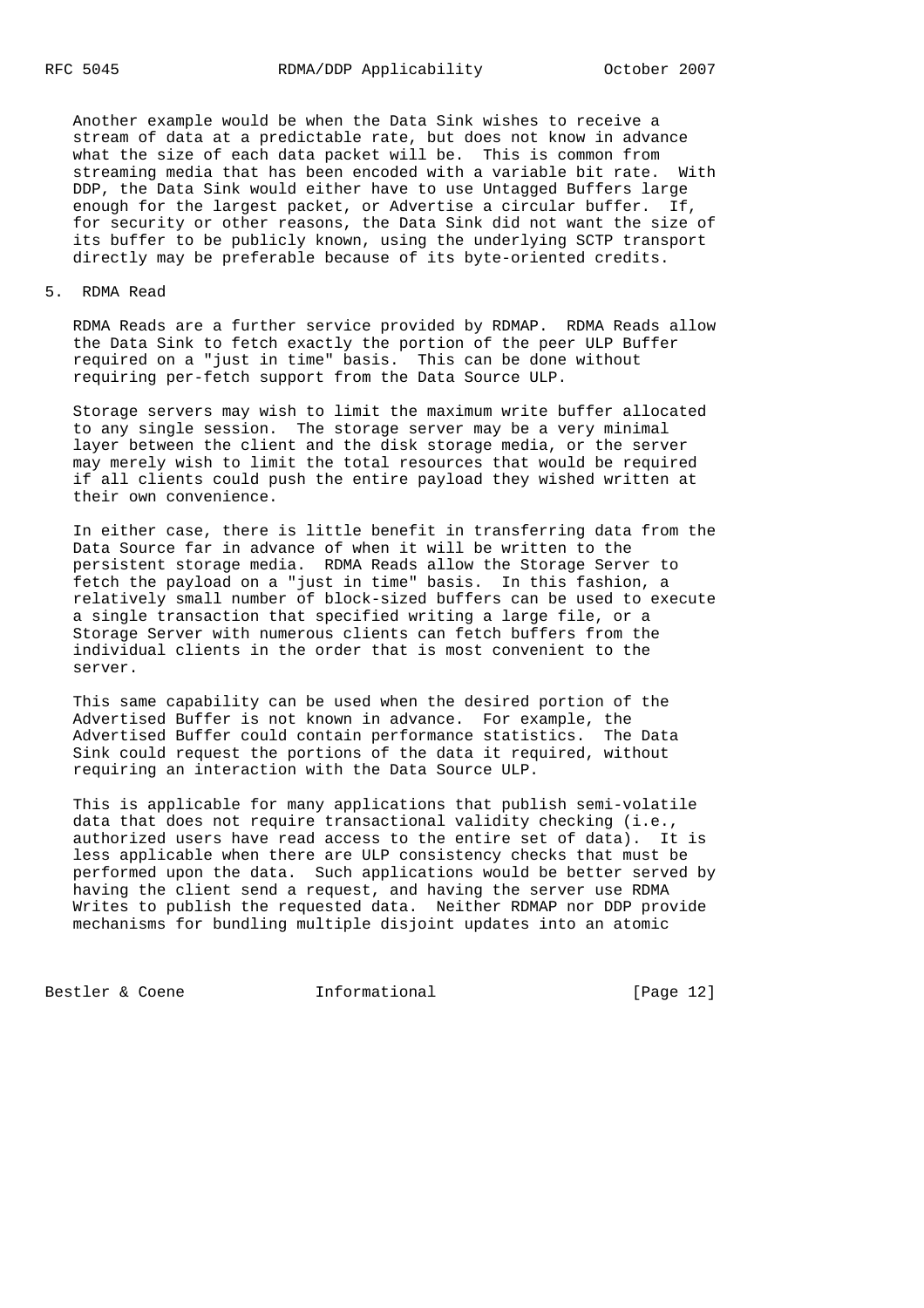operation. Therefore, use of an Advertised Buffer as a data resource is subject to the same caveats as any randomly updated data resource, such as flat files, that do not enforce their own consistency.

6. LLP Comparisons

 Normally, the choice of underlying IP transport is irrelevant to the ULP. RDMAP and DDP provides the same services over either. There may be performance impacts of the choice, however. It is the responsibility of the ULP to determine which IP transport is best suited to its needs.

 SCTP provides for preservation of message boundaries. Each DDP Segment will be delivered within a single SCTP packet. The equivalent services are only available with TCP through the use of the MPA (Marker PDU Alignment) adaptation layer.

## 6.1. Multistreaming Implications

 SCTP also provides multi-streaming. When the same pair of hosts have need for multiple DDP streams, this can be a major advantage. A single SCTP association carries multiple DDP streams, consolidating connection setup, congestion control, and acknowledgements.

 Completions are controlled by the DDP Source Sequence Number (DDP- SSN) on a per-stream basis. Therefore, combining multiple DDP Streams into a single SCTP association cannot result in a dropped packet carrying data for one stream delaying completions on others.

## 6.2. Out-of-Order Reception Implications

 The use of unordered Data Chunks with SCTP guarantees that the DDP layer will be able to perform placements when IP datagrams are received out of order.

 Placement of out-of-order DDP Segments carried over MPA/TCP is not guaranteed, but certainly allowed. The ability of the MPA receiver to process out-of-order DDP Segments may be impaired when alignment of TCP segments and MPA FPDUs is lost. Using SCTP, each DDP Segment is encoded in a single Data Chunk and never spread over multiple IP datagrams.

#### 6.3. Header and Marker Overhead

 MPA and TCP headers together are smaller than the headers used by SCTP and its adaptation layer. However, this advantage can be reduced by the insertion of MPA markers. The difference in ULP Payload per IP Datagram is not likely to be a significant factor.

Bestler & Coene **Informational** [Page 13]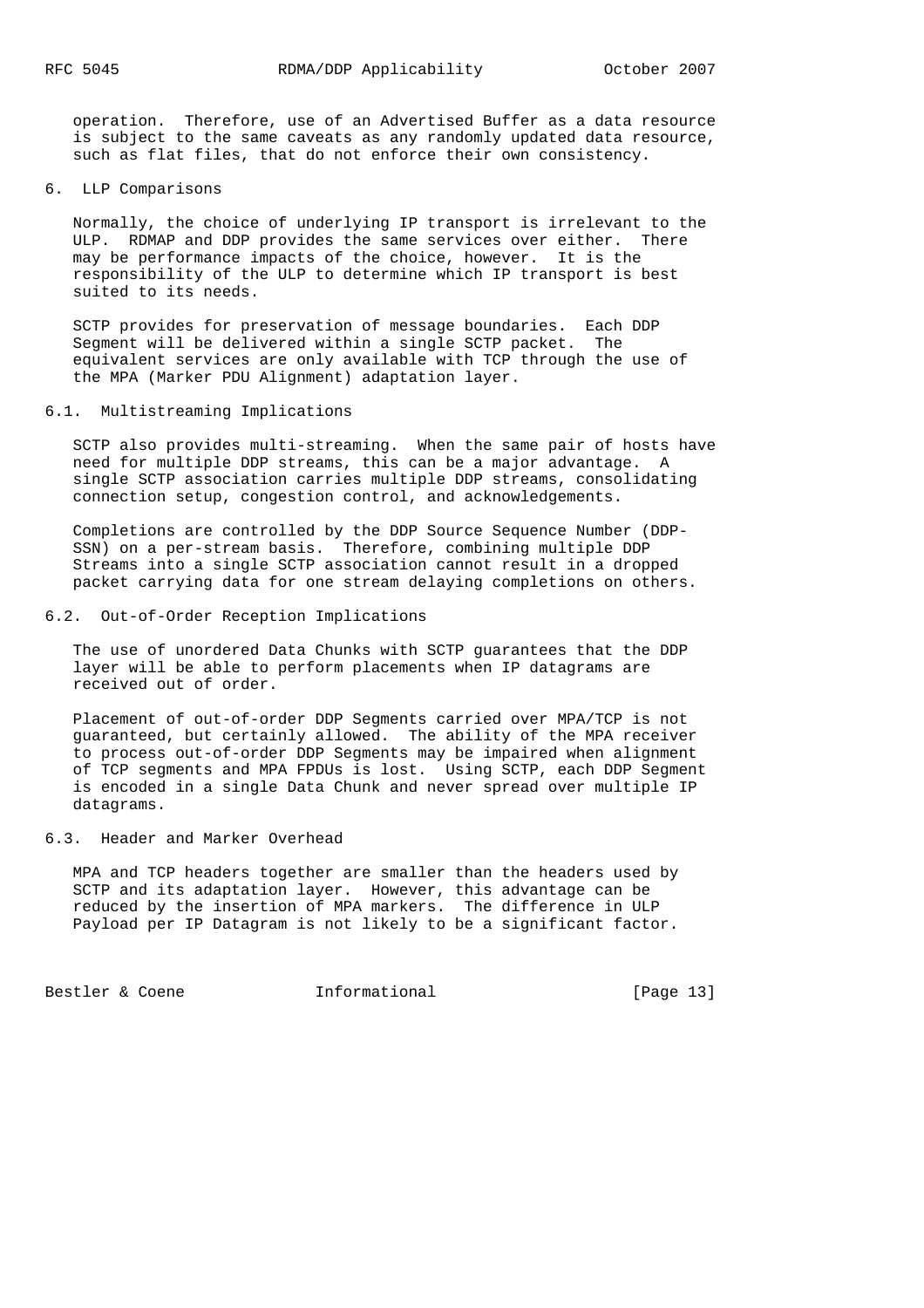# 6.4. Middlebox Support

 Even with the MPA adaptation layer, DDP traffic carried over MPA/TCP will appear to all network middleboxes as a normal TCP connection. In many environments, there may be a requirement to use only TCP connections to satisfy existing network elements and/or to facilitate monitoring and control of connections. While SCTP is certainly just as monitorable and controllable as TCP, there is no guarantee that the network management infrastructure has the required support for both.

## 6.5. Processing Overhead

 A DDP stream delivered via MPA/TCP will require more processing effort than one delivered over SCTP. However, this extra work may be justified for many deployments where full SCTP support is unavailable in the endpoints of the network, or where middleboxes impair the usability of SCTP.

# 6.6. Data Integrity Implications

 Both the SCTP [RFC4960] and MPA/TCP [RFC5044] adaptation provide end to-end CRC32c protection against data accidental corruption, or its equivalent.

 A ULP that requires a greater degree of protection may add its own. However, DDP and RDMAP headers will only be guaranteed to have the equivalent of end-to-end CRC32c protection. A ULP that requires data integrity checking more thorough than an end-to-end CRC32c should first invalidate all STags that reference a buffer before applying its own integrity check.

 CRC32c only provides protection against random corruption. To protect against unauthorized alteration or forging of data packets, security methods must be applied. The RDMA security document [RFC5042] specifies usage of RFC 2406 [RFC2406] for both adaptation layers. As stated in [RFC5042], note that the IPsec requirements for RDDP are based on the version of IPsec specified in RFC 2401 [RFC2401] and related RFCs, as profiled by RFC 3723 [RFC3723], despite the existence of a newer version of IPsec specified in RFC 4301 [RFC4301] and related RFCs.

Bestler & Coene **Informational** [Page 14]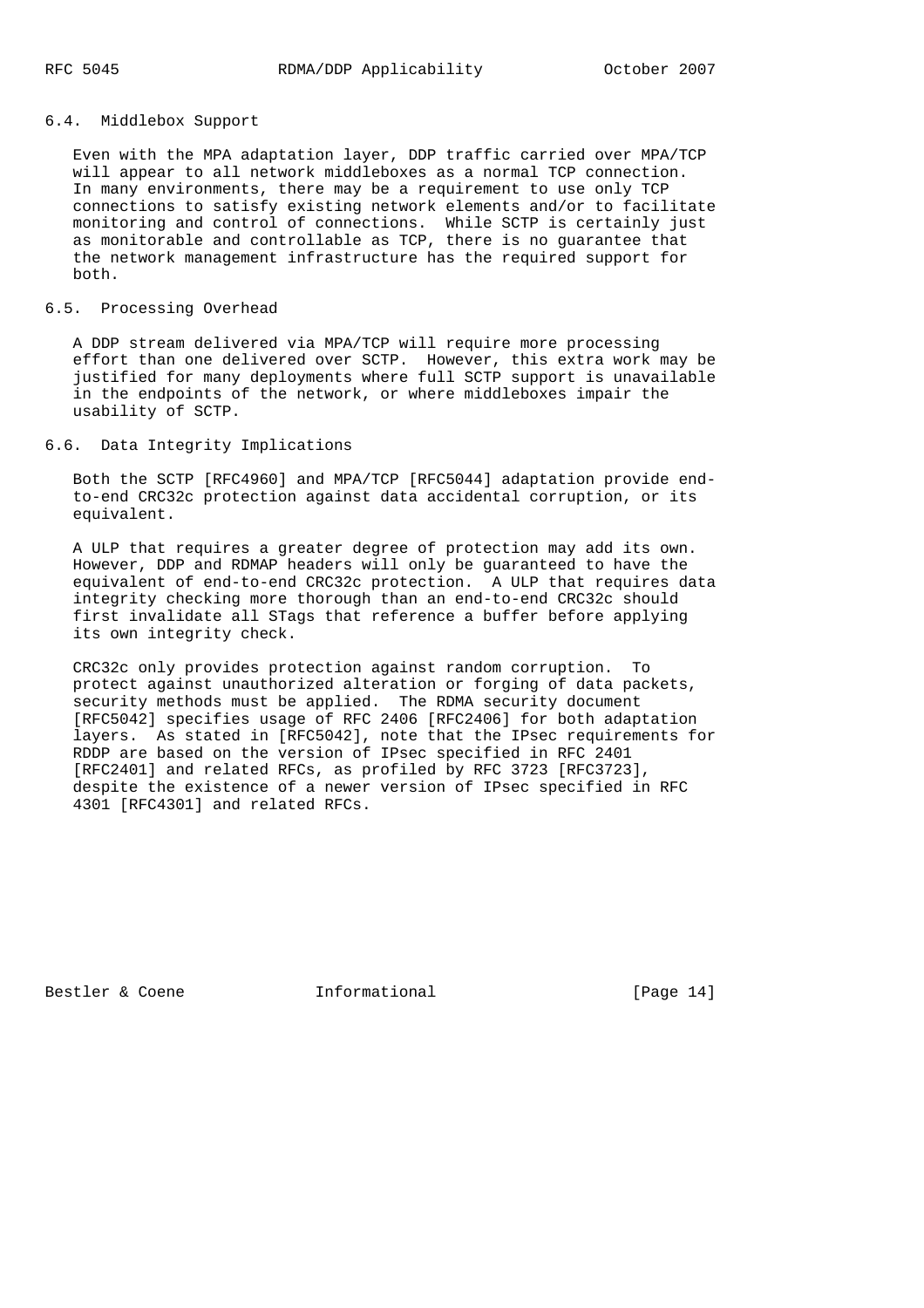# 6.6.1. MPA/TCP Specifics

 It is mandatory for MPA/TCP implementations to implement CRC32c, but it is not mandatory to use the CRC32c during an RDMA connection. The activating or deactivating of the CRC in MPA/TCP is an administrative configuration operation at the local and remote end. The administration of the CRC (ON/OFF) is invisible to the ULP.

 Applications should assume that disabling CRC32c will only be used when the end-to-end protection is at least as effective as a transport layer CRC32c. Applications should not use additional integrity checks based solely on the possibility that CRC32c could be disabled without equivalent integrity checks at a lower level.

 CRC32c must not be disabled unless equivalent or better end-to-end integrity protection is provided.

 If the CRC is active/used for one direction/end, then the use of the CRC is mandatory in both directions/ends.

 If both ends have been configured not to use the CRC, then this is allowed as long as an equivalent protection (comparable to or better than CRC) from undetected errors on the connection is provided.

### 6.6.2. SCTP Specifics

 SCTP provides CRC32c protection automatically. The adaptation to SCTP provides for no option to suppress SCTP CRC32c protection.

### 6.7. Non-IP Transports

 DDP is defined to operate over ubiquitous IP transports such as SCTP and TCP. This enables a new DDP-enabled node to be added anywhere to an IP network. No DDP-specific support from middleboxes is required.

 There are non-IP transport fabric offering RDMA capabilities. Because these capabilities are integrated with the transport protocol they have some technical advantages when compared to RDMA over IP. For example, fencing of RDMA Operations can be based upon transport level acks. Because DDP is cleanly layered over an IP transport, any explicit RDMA layer ack must be separate from the transport layer ack.

 There may be deployments where the benefits of RDMA/transport integration outweigh the benefits of being on an IP network.

Bestler & Coene **Informational** [Page 15]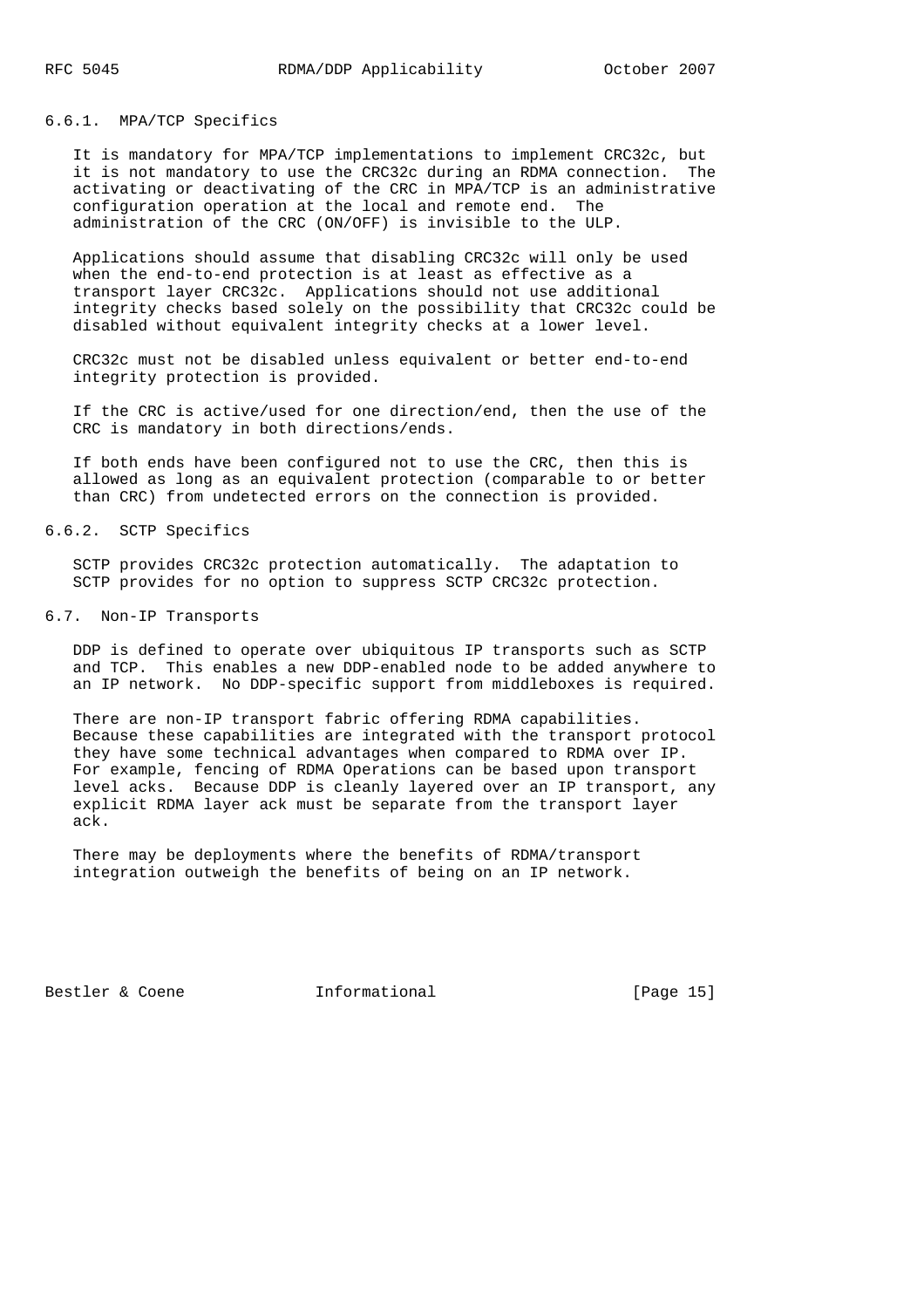## 6.7.1. No RDMA-Layer Ack

 DDP does not provide for its own acknowledgements. The only form of ack provided at the RDMAP layer is an RDMA Read Response. DDP and RDMAP rely almost entirely upon other layers for flow control and pacing. The LLP is relied upon to guarantee delivery and avoid network congestion, and ULP-level acking is relied upon for ULP pacing and to avoid ULP Buffer overruns.

 Previous RDMA protocols, such as InfiniBand, have been able to use their integration with the transport layer to provide stronger ordering guarantees. It is important that application designers that require such guarantees provide them through ULP interaction.

## Specifically:

 There is no ability for a local interface to "fence" outbound messages to guarantee that prior Tagged Messages have been placed prior to sending a Tagged Message. The only guarantees available from the other side would be an RDMA Read Response (coming from the RDMAP layer) or a response from the ULP layer. Remember that the normal ordering rules only guarantee when the Data Sink ULP will be notified of Untagged Messages; it does not control when data is placed into receive buffers.

 Re-use of Tagged Buffers must be done with extreme care. The fact that an Untagged Message indicates that all prior Tagged Messages have been placed does not guarantee that no later Tagged Message has. The best strategy is to change only the state of any given Advertised Buffers with Untagged Messages.

 As covered elsewhere in this document, flow control of Untagged Messages is the responsibility of the ULP.

### 6.8. Other IP Transports

 Both TCP and SCTP provide DDP with reliable transport with TCP friendly rate control. Currently, DDP is defined to work over reliable transports and implicitly relies upon some form of rate control.

 DDP is fully compatible with a non-reliable protocol. Out-of-order placement is obviously not dependent on whether the other DDP Segments ever actually arrive.

 However, RDMAP requires the LLP to provide reliable service. An alternate completion handling protocol would be required if DDP were to be deployed over an unreliable IP transport.

Bestler & Coene **Informational** [Page 16]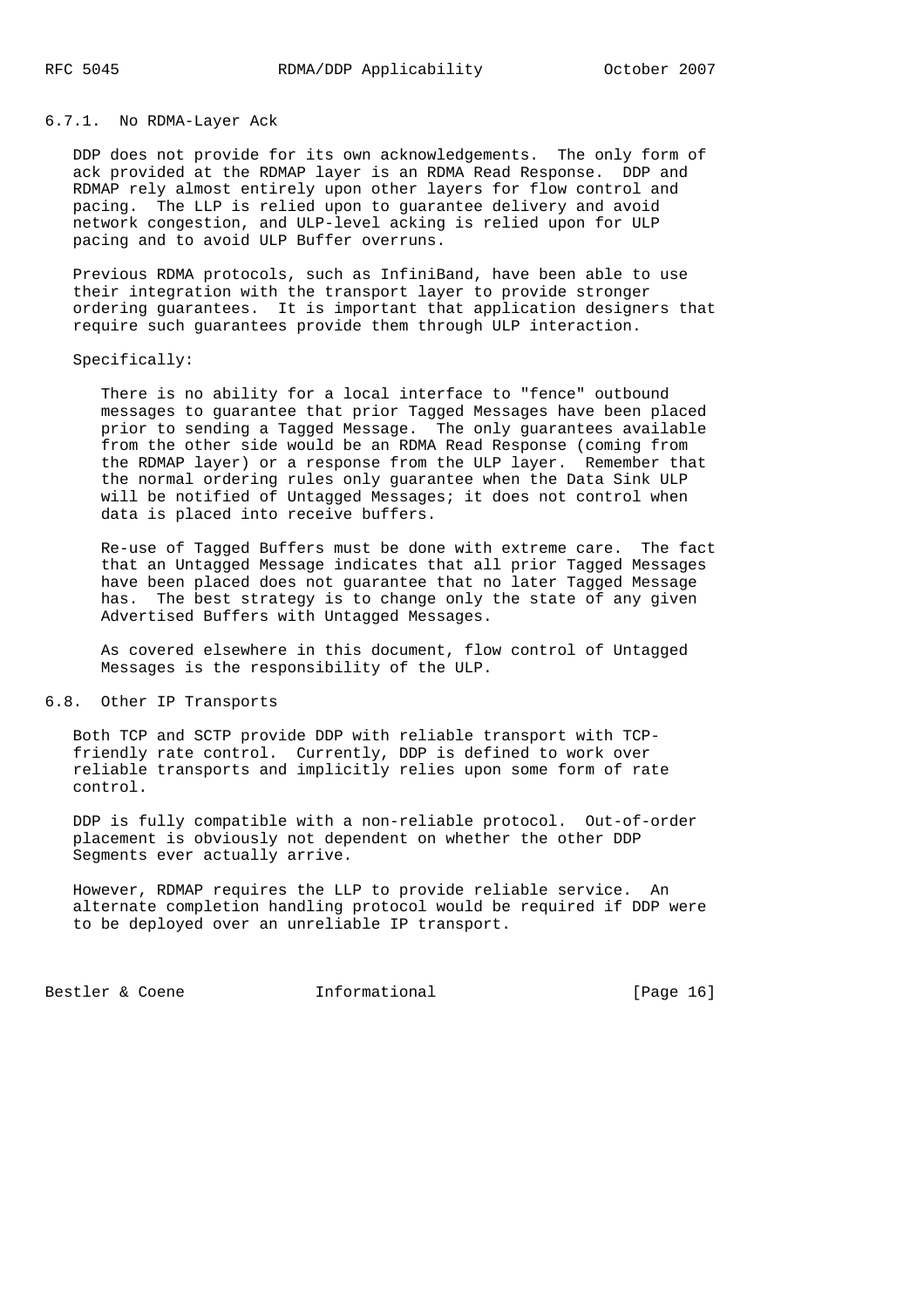As noted in the prior section on Tagged Buffers as ULP credits, neither RDMAP nor DDP provides any flow control for Tagged Messages. If no transport layer flow control is provided, an RDMAP/DDP application would be limited only by the link layer rate, almost inevitably resulting in severe network congestion.

 RDMAP encourages applications to be ignorant of the underlying transport path MTU. The ULP is only notified when all messages ending in a single Untagged Message have completed. The ULP is not aware of the granularity or ordering of the underlying message. This approach assumes that the ULP is only interested in the complete set of messages, and has no use for a subset of them.

#### 6.9. LLP-Independent Session Establishment

 For an RDMAP/DDP application, the transport services provided by a pair of SCTP streams and by a TCP connection both provide the same service (reliable delivery of DDP Segments between two connected RDMAP/DDP endpoints).

6.9.1. RDMA-Only Session Establishment

 It is also possible to allow for transport-neutral establishment of RDMAP/DDP sessions between endpoints. Combined, these two features would allow most applications to be unconcerned as to which LLP was actually in use.

 Specifically, the procedures for DDP Stream Session establishment discussed in section 3 of the SCTP mapping, and section 13.3 of the MPA/TCP mapping, both allow for the exchange of ULP-specific data ("Private Data") before enabling the exchange of DDP Segments. This delay can allow for proper selection and/or configuration of the endpoints based upon the exchanged data. For example, each DDP Stream Session associated with a single client session might be assigned to the same DDP Protection Domain.

 To be transport neutral, the applications should exchange Private Data as part of session establishment messages to determine how the RDMA endpoints are to be configured. One side must be the Initiator, and the other, the Responder.

 With SCTP, a pair of SCTP streams can be used for successive sessions while the SCTP association remains open. With MPA/TCP, each connection can be used for, at most, one session. However, the same source/destination pair of ports can be re-used for a subsequent TCP connection, as allowed by TCP.

Bestler & Coene **Informational** [Page 17]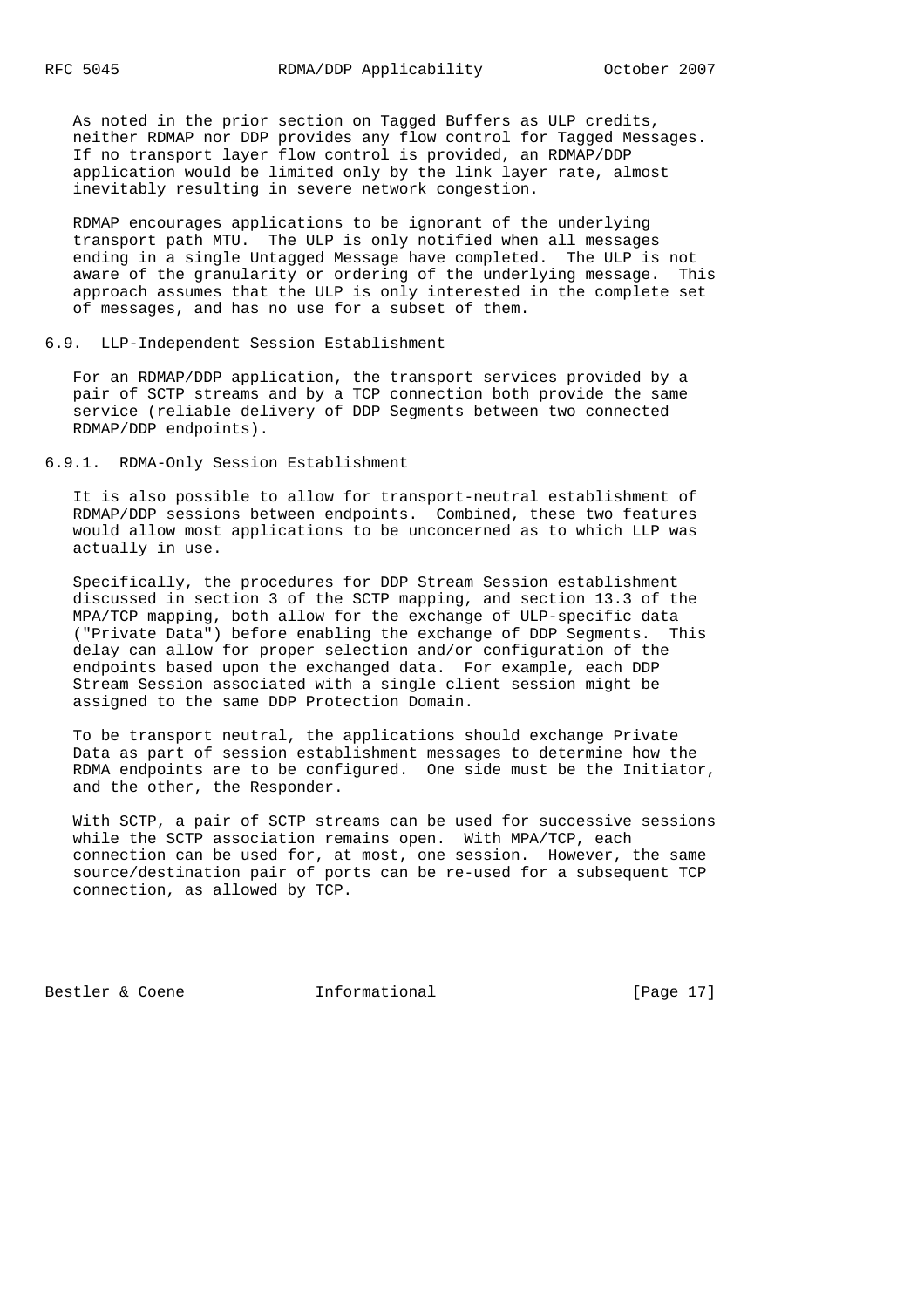Both SCTP and MPA limit the private data size to a maximum of 512 bytes.

 MPA/TCP requires the end of the TCP connection that initiated the conversion to MPA mode to send the first DDP Segment. SCTP does not have this requirement. ULPs that wish to be transport neutral should require the initiating end to send the first message. A zero-length RDMA Write can be used for this purpose if the ULP logic itself does naturally support this restriction.

## 6.9.2. RDMA-Conditional Session Establishment

 It is sometimes desirable for the active side of a session to connect with the passive side before knowing whether the passive side supports RDMA.

 This style of session establishment can be supported with either TCP or SCTP, but not as transparently as for RDMA-only sessions. Pre existing non-RDMA servers are also far more likely to be using TCP than SCTP.

 With TCP, a normal TCP connection is established. It is then used by the ULP to determine whether or not to convert to MPA mode and use RDMA. This will typically be integral with other session establishment negotiations.

 With SCTP, the establishment of an association tests whether RDMA is supported. If not supported, the application simply requests the association without the RDMA adaptation indication.

 One key difference is that with SCTP the determination as to whether the peer can support RDMA is made before the transport layer association/connection is established, while with TCP the established connection itself is used to determine whether RDMA is supported.

7. Local Interface Implications

 Full utilization of DDP and RDMAP capabilities requires a local interface that explicitly requests these services. Protocols such as Sockets Direct Protocol (SDP) can allow applications to keep their traditional byte-stream or message-stream interface and still enjoy many of the benefits of the optimized wire level protocols.

Bestler & Coene **Informational** [Page 18]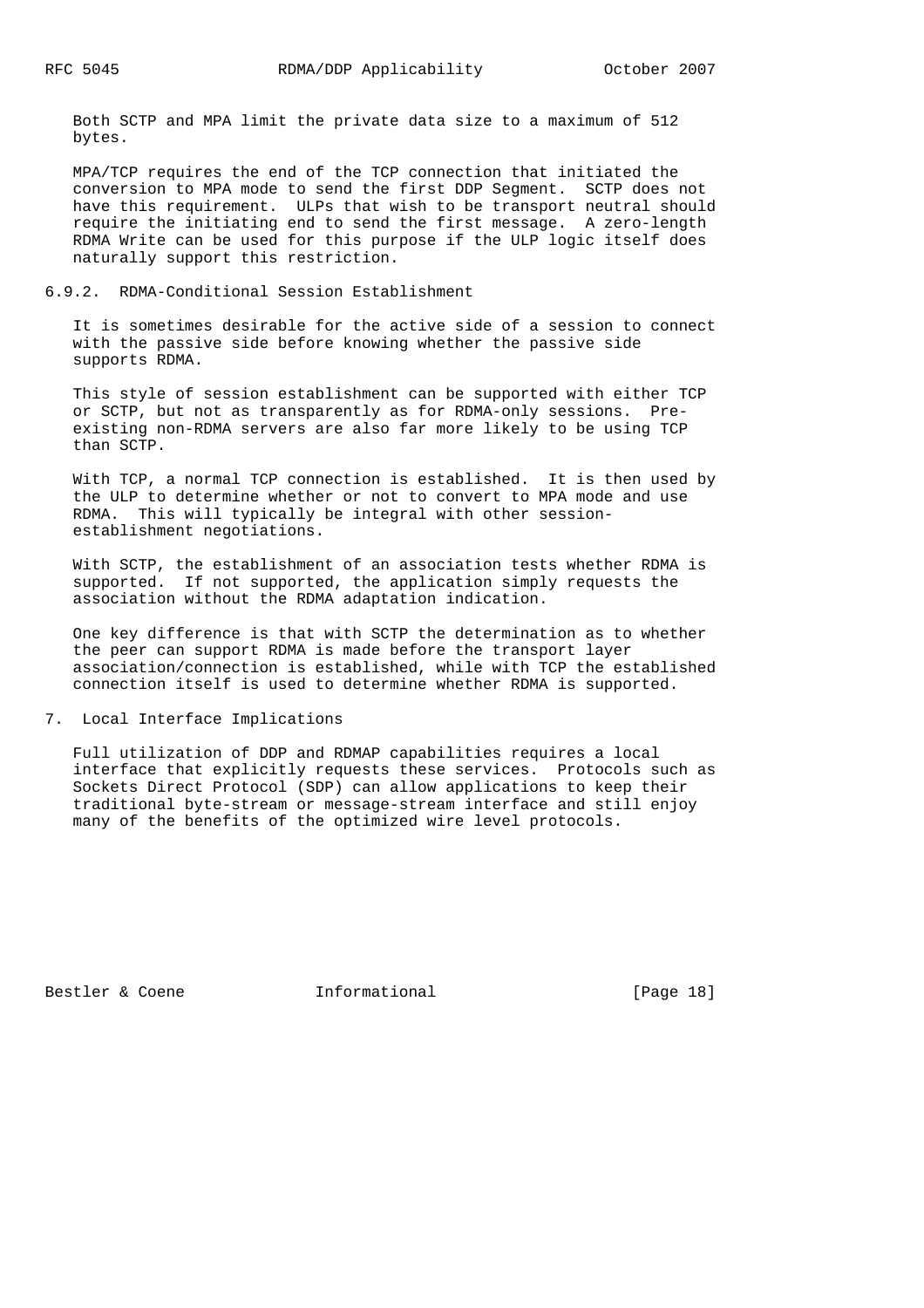## 8. Security Considerations

 RDMA security considerations are discussed in the RDMA security document [RFC5042]. This document will only deal with the more usage-oriented aspects, and where there are implications in the choice of underlying transport.

## 8.1. Connection/Association Setup

 Both the SCTP and TCP adaptations allow for existing procedures to be followed for the establishment of the SCTP association or TCP connection. Use of DDP does not impair the use of any security measures to filter, validate, and/or log the remote end of an association/connection.

## 8.2. Tagged Buffer Exposure

 DDP only exposes ULP memory to the extent explicitly allowed by ULP actions. These include posting of receive operations and enabling of Steering Tags.

 Neither RDMAP nor DDP places requirements on how ULPs Advertise Buffers. A ULP may use a single Steering Tag for multiple buffer Advertisements. However, the ULP should be aware that enforcement on STag usage is likely limited to the overall range that is enabled. If the Remote Peer writes into the 'wrong' Advertised Buffer, neither the DDP nor the RDMAP layer will be aware of this. Nor is there any report to the ULP on how the Remote Peer specifically used Tagged Buffers.

 Unless the ULP peers have an adequate basis for mutual trust, the receiving ULP might be well advised to use a distinct STag for each interaction, and to invalidate it after each use, or to require its peer to use the RDMAP option to invalidate the STag with its responding Untagged Message.

#### 8.3. Impact of Encrypted Transports

 While DDP is cleanly layered over the LLP, its maximum benefit may be limited when the LLP Stream is secured with a streaming cypher, such as Transport Layer Security (TLS) [RFC4346]. If the LLP must decrypt in order, it cannot provide out-of-order DDP Segments to the DDP layer for placement purposes. IPsec [RFC2401] tunnel mode encrypts entire IP Datagrams. IPsec transport mode encrypts TCP Segments or SCTP packets, as does use of Datagram TLS (DTLS) [RFC4347] over UDP beneath TCP or SCTP. Neither IPsec nor this use of DTLS precludes providing out-of-order DDP Segments to the DDP layer for placement.

Bestler & Coene **Informational** [Page 19]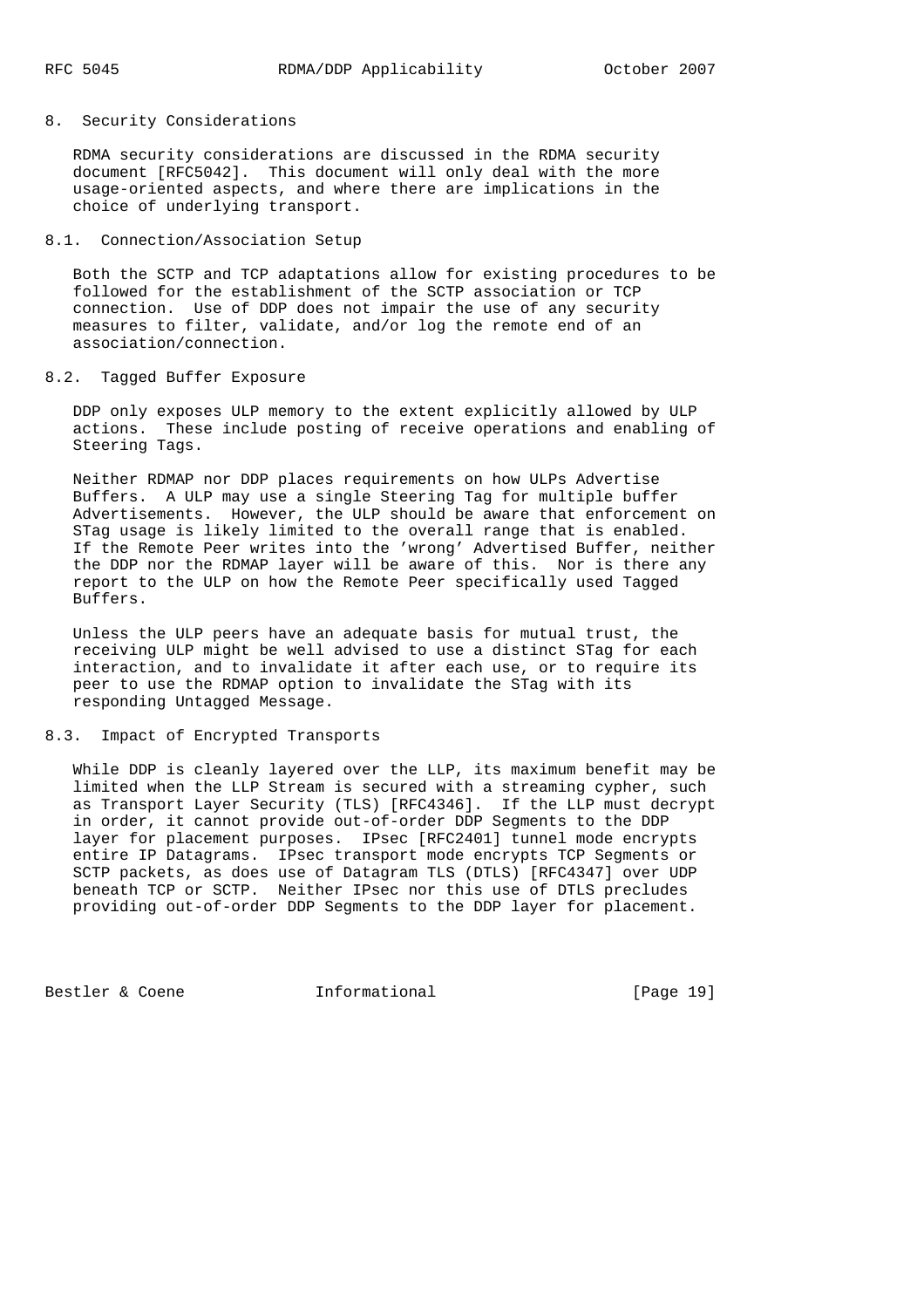Note that end-to-end use of cryptographic integrity protection may allow suppression of MPA CRC generation and checking under certain circumstances. This is one example where the LLP may be judged to have "or equivalent" protection to an end-to-end CRC32c.

#### 9. References

9.1. Normative References

- [RFC2401] Kent, S. and R. Atkinson, "Security Architecture for the Internet Protocol", RFC 2401, November 1998.
- [RFC2406] Kent, S. and R. Atkinson, "IP Encapsulating Security Payload (ESP)", RFC 2406, November 1998.
- [RFC4960] Stewart, R., "Stream Control Transmission Protocol", RFC 4960, September 2007.
- [RFC5040] Recio, R., Metzler, B., Culley, P., Hilland, J., and D. Garcia, "A Remote Direct Memory Access Protocol Specification", RFC 5040, October 2007.
- [RFC5041] Shah, H., Pinkerton, J., Recio, R., and P. Culley, "Direct Data Placement over Reliable Transports", RFC 5041, October 2007.
- [RFC5042] Pinkerton, J. and E. Deleganes, "DDP/RDMAP Security", RFC 5042, October 2007.
- [RFC5043] Bestler, C. and R. Stewart, "Stream Control Transmission Protocol (SCTP) Direct Data Placement (DDP) Adaptation", RFC 5043, October 2007.
- [RFC5044] Culley, P., Elzur, U., Recio, R., Bailey, S., and J. Carrier, "Marker PDU Aligned Framing for TCP Specification", RFC 5044, October 2007.

#### 9.2. Informative References

- [NFSDIRECT] Talpey, T., Callaghan, B., and I. Property, "NFS Direct Data Placement", Work in Progress, June 2007.
- [RFC3723] Aboba, B., Tseng, J., Walker, J., Rangan, V., and F. Travostino, "Securing Block Storage Protocols over IP", RFC 3723, April 2004.
- [RFC4301] Kent, S. and K. Seo, "Security Architecture for the Internet Protocol", RFC 4301, December 2005.

Bestler & Coene **Informational** [Page 20]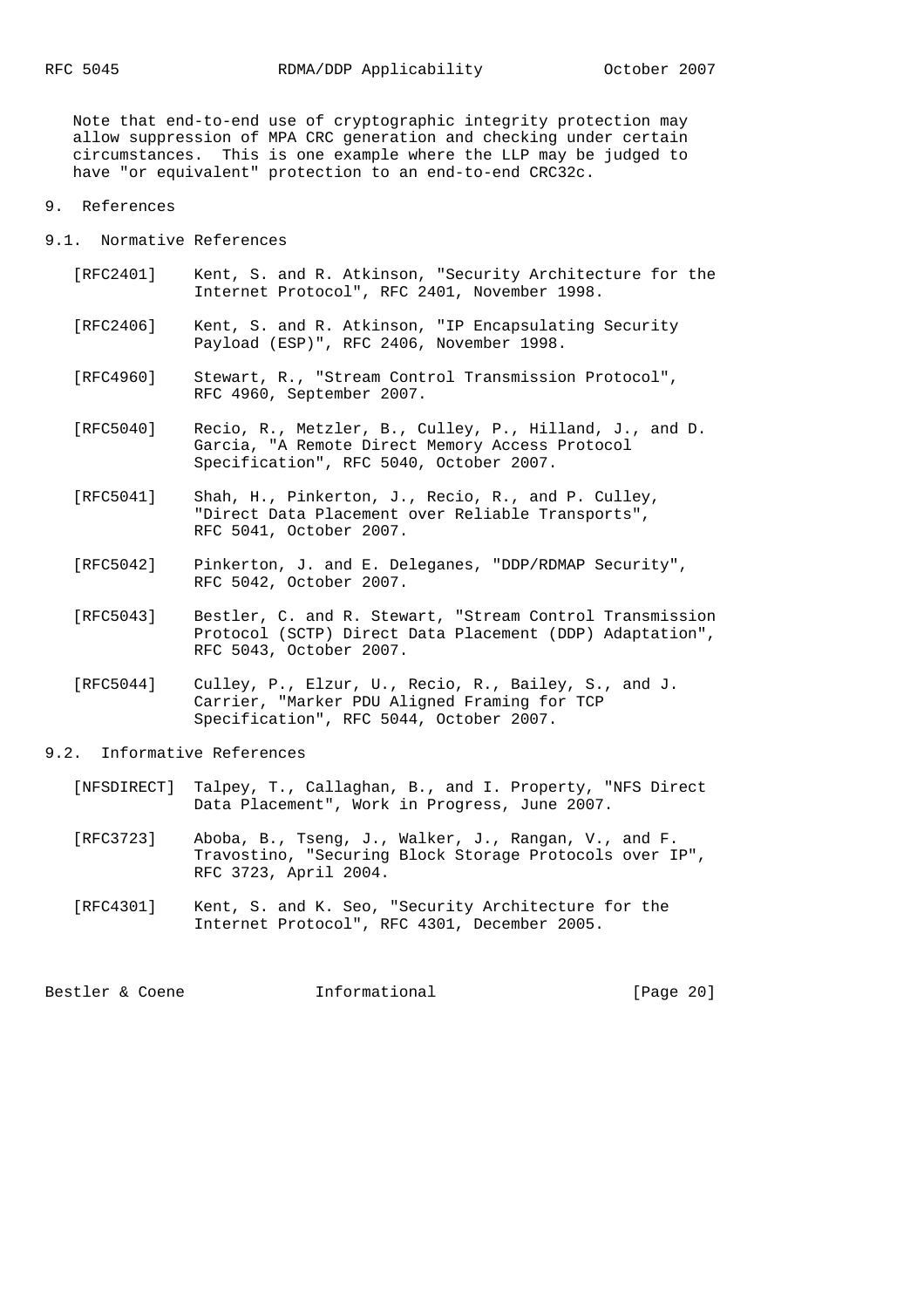- [RFC4346] Dierks, T. and E. Rescorla, "The Transport Layer Security (TLS) Protocol Version 1.1", RFC 4346, April 2006.
- [RFC4347] Rescorla, E. and N. Modadugu, "Datagram Transport Layer Security", RFC 4347, April 2006.
- [RFC5046] Ko, M., Chadalapaka, M., Elzur, U., Shah, H., and P. Thaler, "Internet Small Computer System Interface (iSCSI) Extensions for Remote Direct Memory Access (RDMA)", RFC 5046, October 2007.

Authors' Addresses

 Caitlin Bestler (editor) Neterion 20230 Stevens Creek Blvd. Suite C Cupertino, CA 95014 USA Phone: 408-366-4639 EMail: caitlin.bestler@neterion.com

 Lode Coene Nokia Siemens Networks Atealaan 26 Herentals 2200 Belgium

 Phone: +32-14-252081 EMail: lode.coene@nsn.com

Bestler & Coene **Informational** [Page 21]